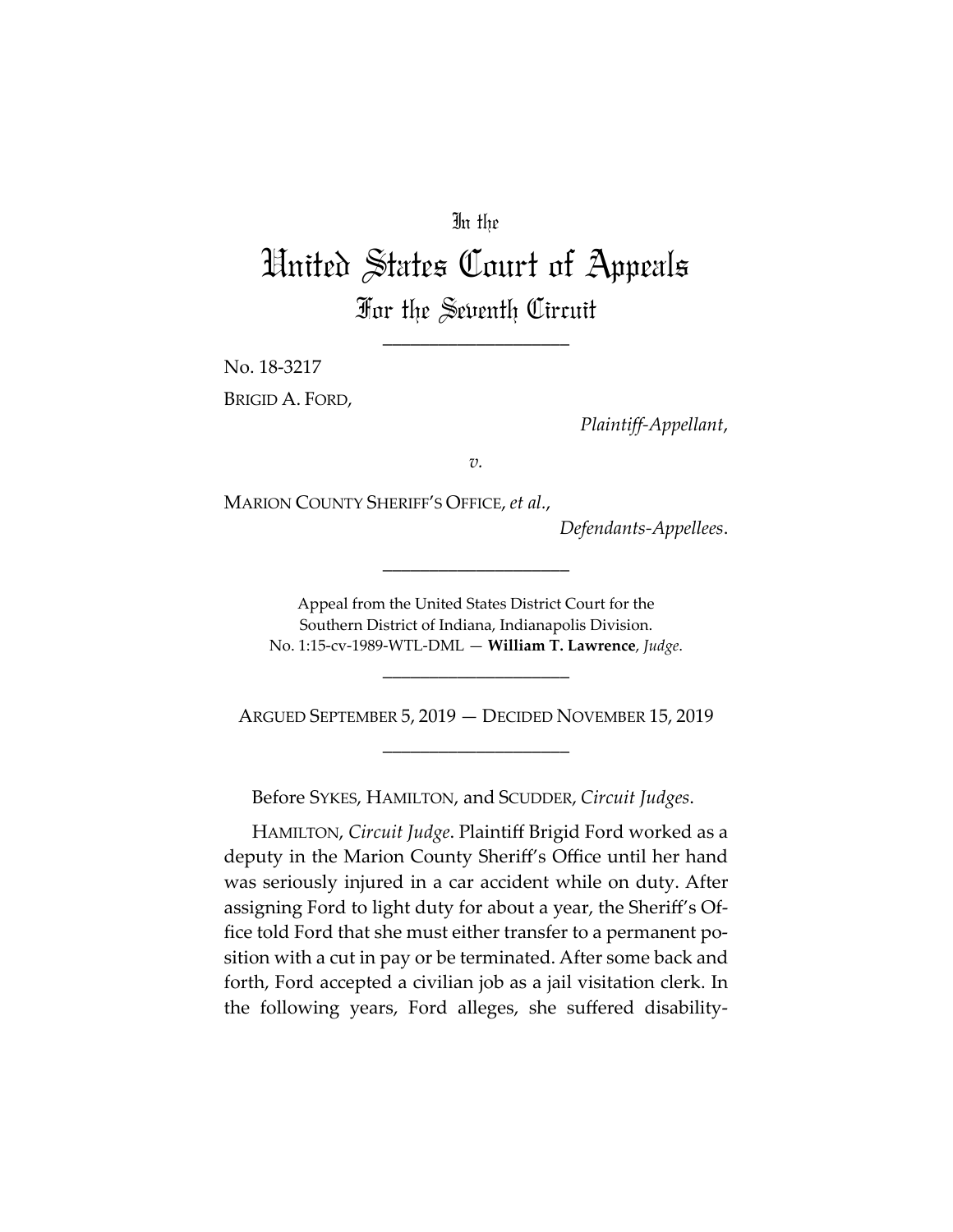based harassment by co-workers, refusals to accommodate her scheduling needs, and several discriminatory promotion denials. Ford sued the Sheriff's Office for discriminatory employment practices in violation of the Americans with Disabilities Act of 1990 (ADA), 42 U.S.C. § 12101 *et seq*.

The district court granted summary judgment on most of Ford's claims. Two claims were tried to a jury, which rendered a verdict for the defense. Ford has appealed and raised a host of issues. We affirm. The district court correctly granted summary judgment on numerous claims and committed no reversible error in the trial.

## I. *Factual and Procedural Background*

Ford had worked at the Sheriff's Office for almost a dozen years when, in April 2012, another driver ran a red light and crashed into her patrol vehicle. Since 2008, Ford had worked as a sworn deputy sheriff in the warrants unit, locating and arresting people with outstanding warrants. The crash severely injured Ford's dominant right hand. Despite extensive treatment, she has not recovered full use of her hand. She suffers ongoing and sometimes debilitating pain in her lower arm.

In the wake of the accident, the Sheriff's Office placed Ford on various light duty tasks for about a year while she pursued treatment. It became clear that Ford physically could not resume her work as a deputy sheriff, in the warrants unit or otherwise.

## A. *Demotion to Visitation Clerk*

In June 2013, Angela Grider, the Sheriff's Office's director of human resources, and Eva Talley-Sanders, the chief deputy, held a meeting with Ford that she calls the "three choices"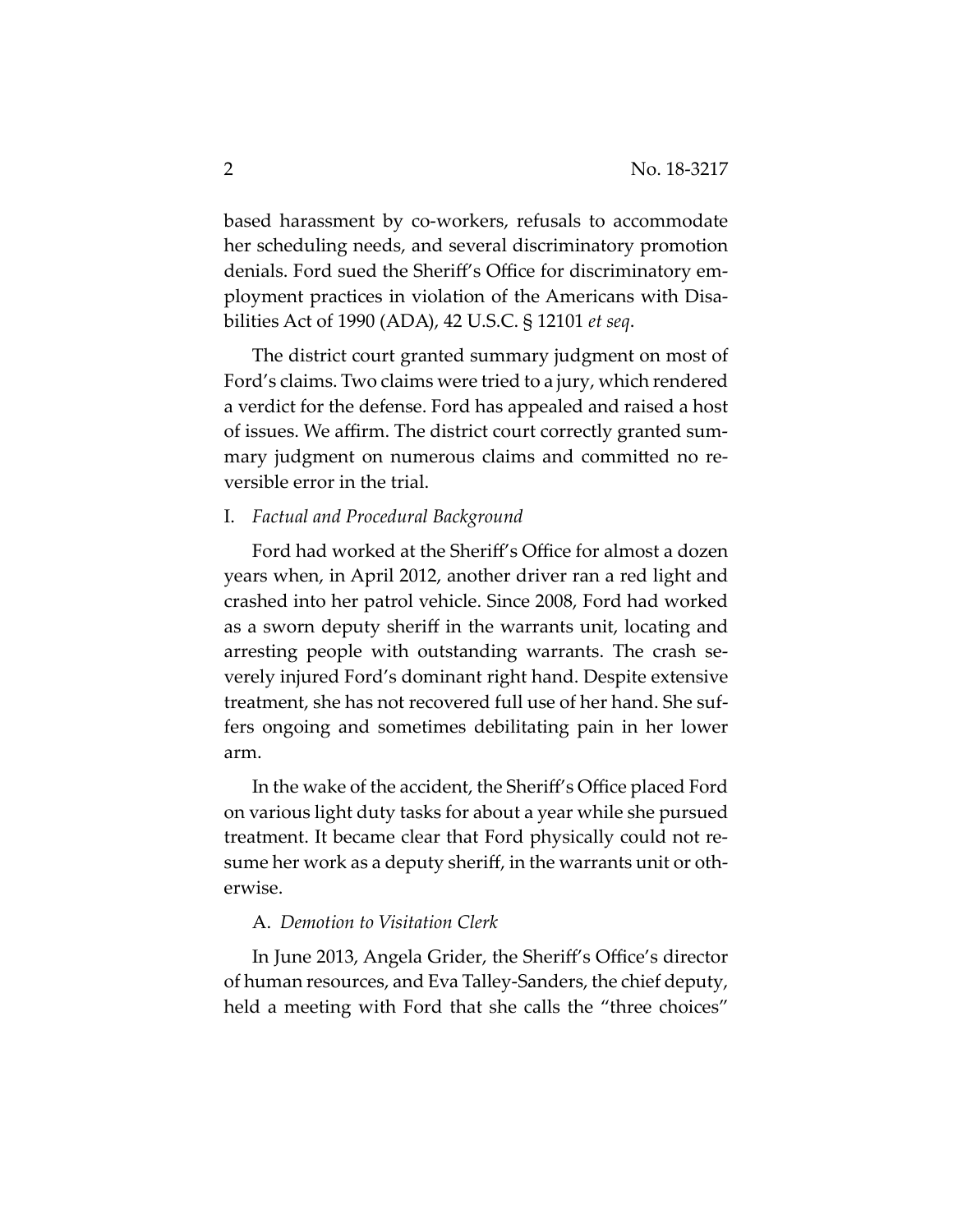meeting. Ford's claims based on the ensuing events were resolved on summary judgment, so we recount the facts in the light most favorable to her. See *Brown v. Milwaukee Board of School Directors*, 855 F.3d 818, 820 (7th Cir. 2017). Grider and Talley-Sanders told Ford that she could either (a) accept a civilian clerk position in the Main Control office with a cut in pay, (b) resign, or (c) be fired.

The day after the meeting, Ford sent Grider an email requesting accommodation under the ADA. Ford said that she wanted to work and believed she could do so with reasonable accommodations for her complex regional pain syndrome. She asked for the "ADA form" for her doctor to fill out. Over the following weeks, Ford and Grider emailed back and forth concerning Ford's request for accommodation and whether the clerk position would suit her needs and abilities.

In a July 12 letter, Ford described accommodations that she believed might enable her to perform the main control clerk job. She requested a hands-free telephone, voice-activated software for her computer, an ergonomic work station, the ability to take breaks when needed to alleviate her pain, and training for her supervisors. Two months later, Grider responded in a letter granting each of these requests except the voice-activated software.

The final exchanges concerning Ford's ultimate placement occurred in late September. Ford sent an email to Grider on September 20, 2013 asking if the Main Control clerk was the only open civilian position. Grider responded that it was the "only position where we are able to meet the limitations of your request." Ford persisted, asking if Grider could provide her with a list of open civilian positions. Grider did not respond to this request. Three days later, Ford emailed again to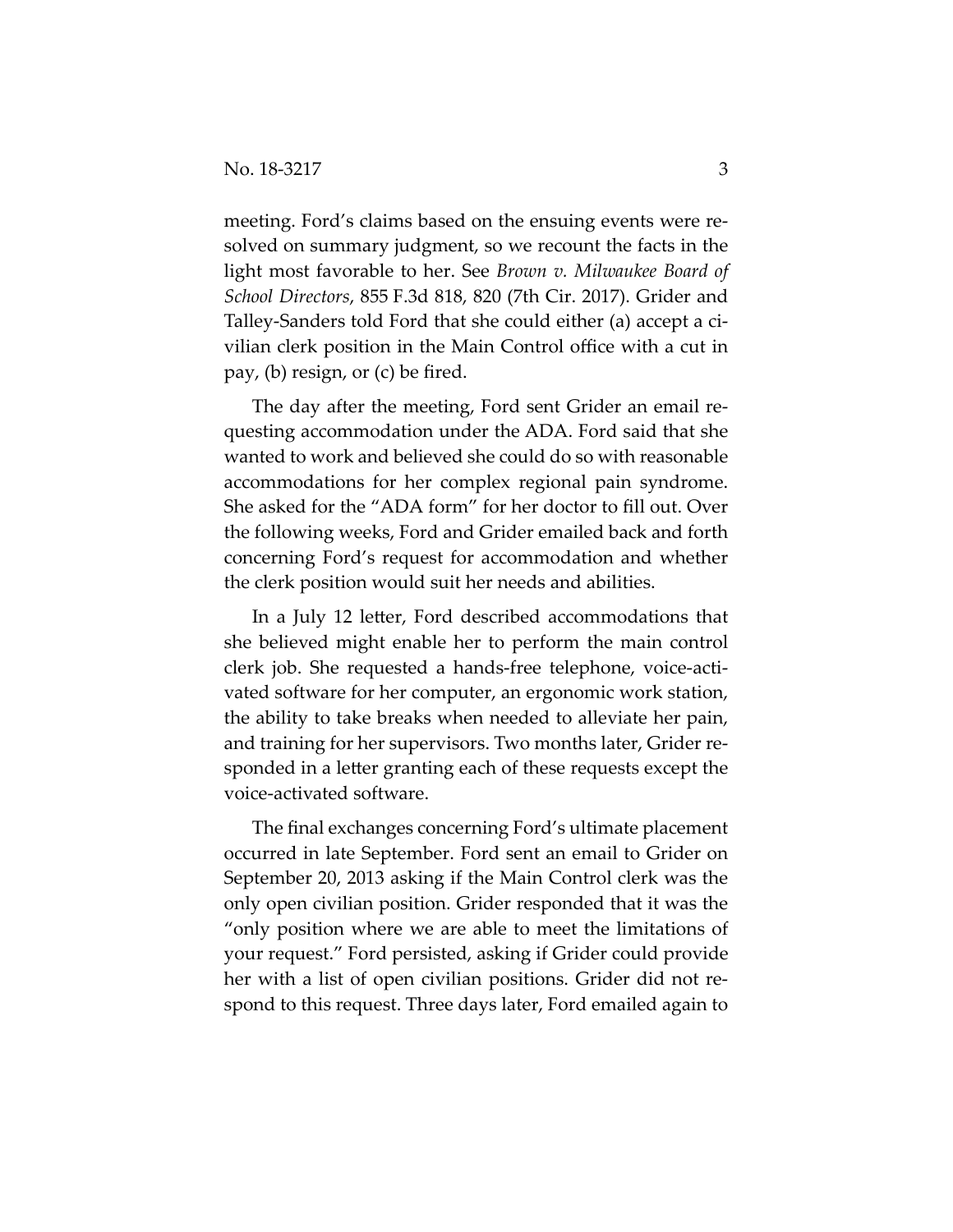accept the position as a Main Control clerk. Only then did Grider respond. She described Ford's pending requests about other possible assignments as "now a moot issue." Ford then shadowed other workers in various clerk roles, including "basement control," "book-out," and jail visitation. She ultimately accepted a position in the Visitation Office starting on October 3, 2013.

### B. *Conflict with Co-Workers in the Visitation Office*

Ford alleges that in her work in the Visitation Office, she suffered almost three years of disability harassment. She clashed repeatedly with her co-workers, first Carol Ladd and Eva Watts, who worked in the Visitation Office from October 2013 to December 2014, and later with Vashni Hendricks, who worked there from January 2015 to July 2016. Ford contends that these conflicted relationships and the Sheriff's Office's failure to address them created a hostile work environment based on her disability.

Before turning to the facts of the alleged disability harassment, we note the split procedural posture of this claim. On summary judgment, the district court found that no reasonable jury could impose liability on the Sheriff's Office based on the evidence of harassment by Hendricks from January 2015 to July 2016, primarily because Ford did not alert supervisors that the friction stemmed from Hendricks's hostility to her disability. The court denied summary judgment, however, based on the evidence of the earlier harassment by Ladd and Watts. The jury ruled for the Sheriff's Office. Section II of this opinion addresses the propriety of dividing Ford's hostile work environment claim. For now, we summarize both the facts that were before the jury and Ford's account of Hendricks's conduct.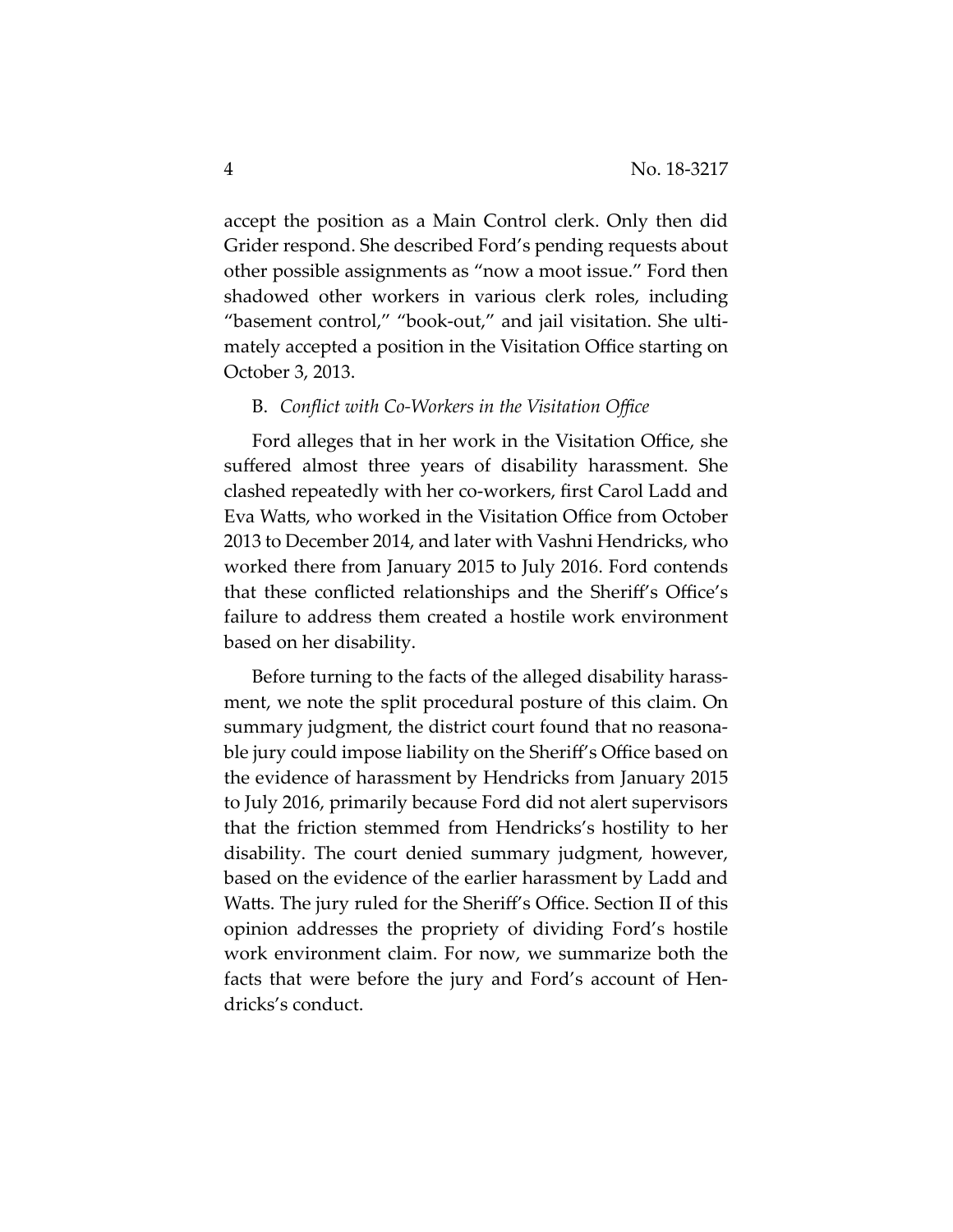Ford and Ladd had disputes from the start. On October 3, 2013, Ford's first day in the Visitation Office, Ford went to Grider and "broke down in tears" describing Ladd's alleged bullying, unhelpfulness, and insensitivity to Ford's disability. At trial, Grider testified that she discounted this allegation because Ladd did not "even know about [Ford's] disability at that moment." Ladd testified and denied that she had made any disparaging remarks to Ford on that date. Over the next four months, Ford did not make any written complaints, but she testified at trial that Ladd was harassing her constantly during that time. Ford testified that Ladd mocked Ford's workstation accommodations, adjusted Ford's chair into uncomfortable positions, and disrupted work with loud speakerphone conversations.

At the start of February 2014, Ford sent the first of many written complaints to one of her supervisors, Lieutenant James Walterman, regarding Ladd's behavior. Watts began working with Ford and Ladd in the Visitation Office soon after that, and Ford testified that Watts began harassing her as well. Ford relied on a tally of her emails and memos to Walterman as proof of the disability harassment and the failure of the Sheriff's Office to address it. Lieutenant Walterman acknowledged at trial that he received three memos from Ford reporting, among other things, that Ford used more pain medicine because of Ladd's animosity, that Ford overheard Ladd disparaging her disability, and that Ladd pushed Ford physically with her chair. Ford offered as evidence a total of fifteen memos and emails to Lieutenant Walterman during this time with similar allegations.

The Sheriff's Office argued at trial that these memos reported only ordinary disputes about how to do the work of a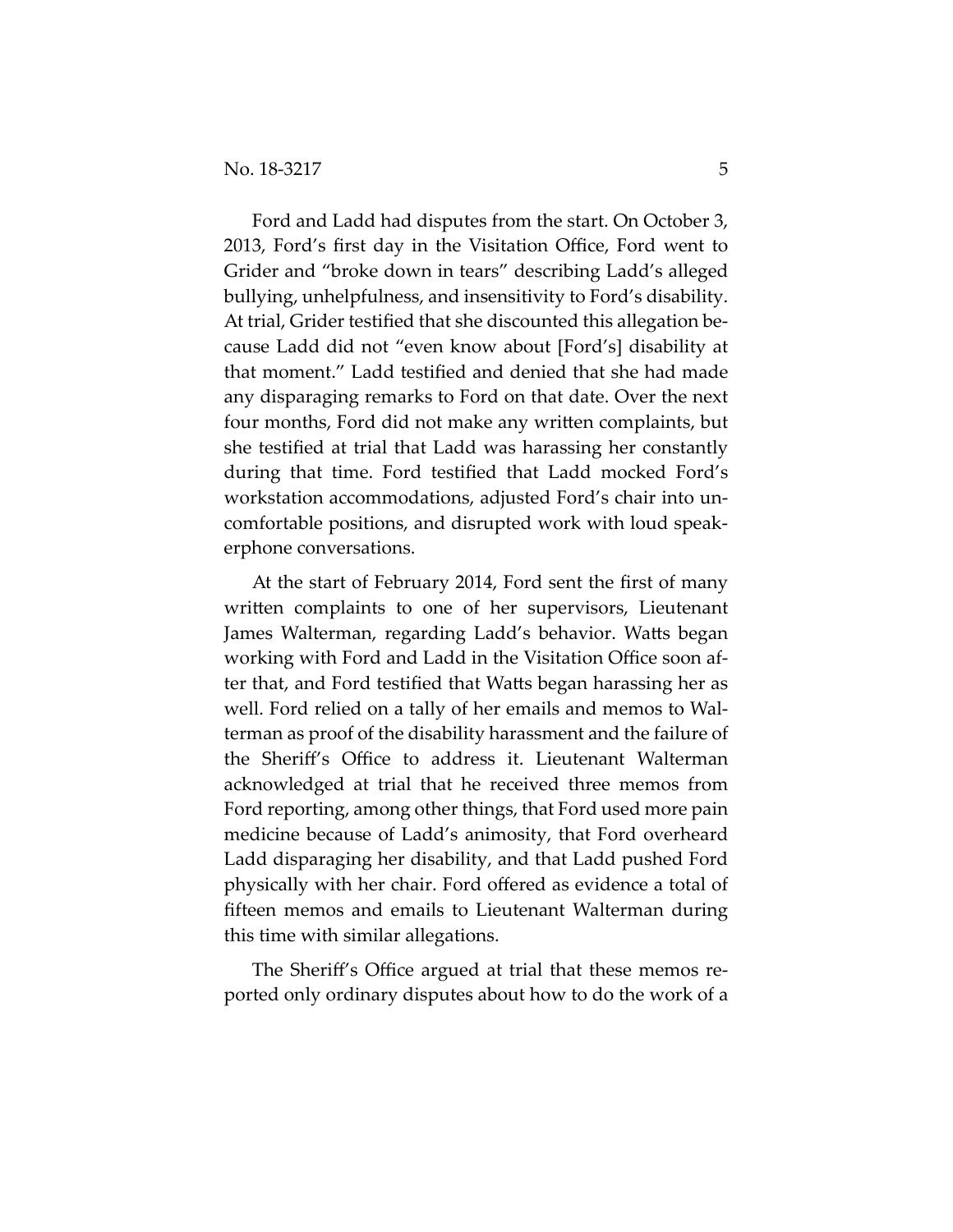visitation clerk rather than complaints of disability harassment. Walterman testified that he believed Ford took issue with how Ladd did her work. Two other co-workers—not otherwise involved in the suit—testified that Ford, Ladd, and Watts argued a lot about how to do the work correctly. Walterman also testified that he believed any bumps between coworkers in the cramped Visitation Office were inadvertent.

Ford's memos themselves lent some support to the Sheriff's Office defense. Ford complained that Ladd was too permissive with inmates' visitors, that she made personal calls at work, that she criticized Ford's leaving callers on hold, and that she did not say good morning. Ford complained that Watts left early and took work documents home, and that she told Ladd to ignore Ford.

The Sheriff's Office ultimately decided to transfer Ladd and Watts out of the Visitation Office effective December 27, 2014 and January 3, 2015, respectively. At trial, Ford said that Ladd and Watts's departure "remedied" their conflict.

The jury concluded in a special verdict that Ford was "subjected to negative comments and behavior by Ladd and Watts," and that "this conduct by Ladd and Watts was unwelcome." But the jury then found that Ford had failed to prove that the unwelcome conduct "occurred because of the Plaintiff's disability," thus ruling for the Sheriff's Office on Ford's claim of a hostile work environment. Neither party objected to the use of the special verdict form.

After Ladd and Watts left the Visitation Office, Vashni Hendricks began working there with Ford. Ford alleges that Hendricks immediately began harassing her because of her disability. As noted, the district court granted summary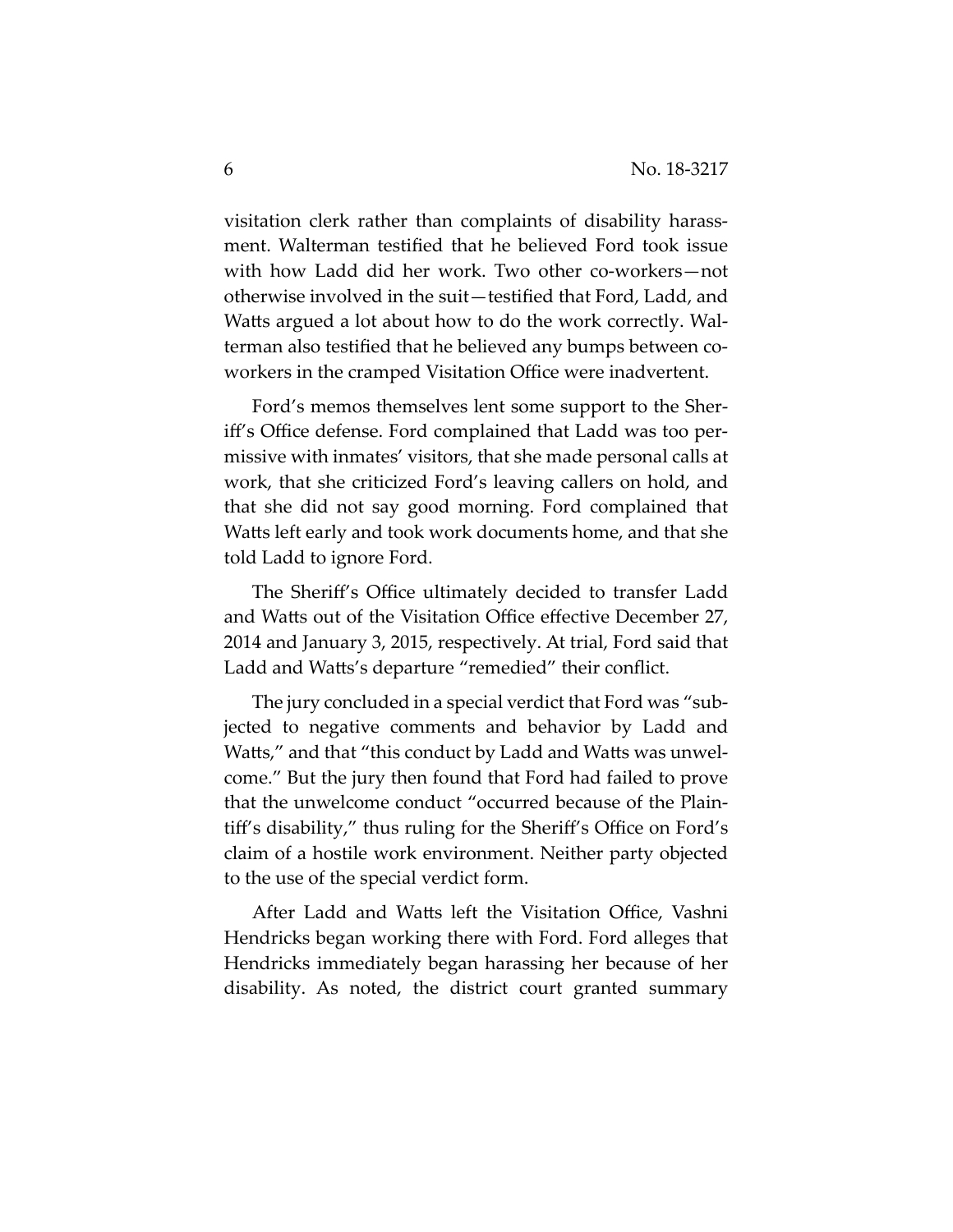judgment on this portion of her claim, primarily on the ground that Ford did not alert supervisors that friction with Hendricks had anything to do with Ford's disability. Ford sent two complaints to Lieutenant Walterman, on January 20 and February 13, 2015, shortly after Hendricks arrived. Neither memo mentioned Ford's disability or asserted that Hendricks subjected her to disability harassment. Then, sometime in March 2015, Lieutenant Walterman was replaced by Lieutenant Teri Nesbitt.

Ford cites a few later incidents that also have no apparent link to her disability. On June 19, 2015, Ford wrote an email describing disagreements with Hendricks on visitation policies and asserting that Hendricks's hand lotion made her sick. That same day, Ford told her sergeant, Marvin Johnson, that Hendricks had made a comment "about getting a gun and blowing [Ford]'s brains out." The Sheriff's Office investigated this claim. Hendricks's written response explained that she was describing a mass shooting in the news, not talking about Ford. After reviewing this incident, along with the ongoing animosity between Ford and Hendricks, the Sheriff's Office issued written discipline to both employees.<sup>1</sup> Months later, in February 2016, Hendricks stated that "it's a good thing I don't have a gun," but Ford does not describe much else about this comment.

Ford's disability surfaced during a January 2016 disagreement about whether visitors to the Marion County Jail may

<sup>&</sup>lt;sup>1</sup> Ford received a "letter of reprimand," while Hendricks received only a "letter of caution," because Ford unlike Hendricks had prior disciplinary history. Specifically, Ford had been reprimanded for an incident on January 7, 2013 not otherwise relevant to this case.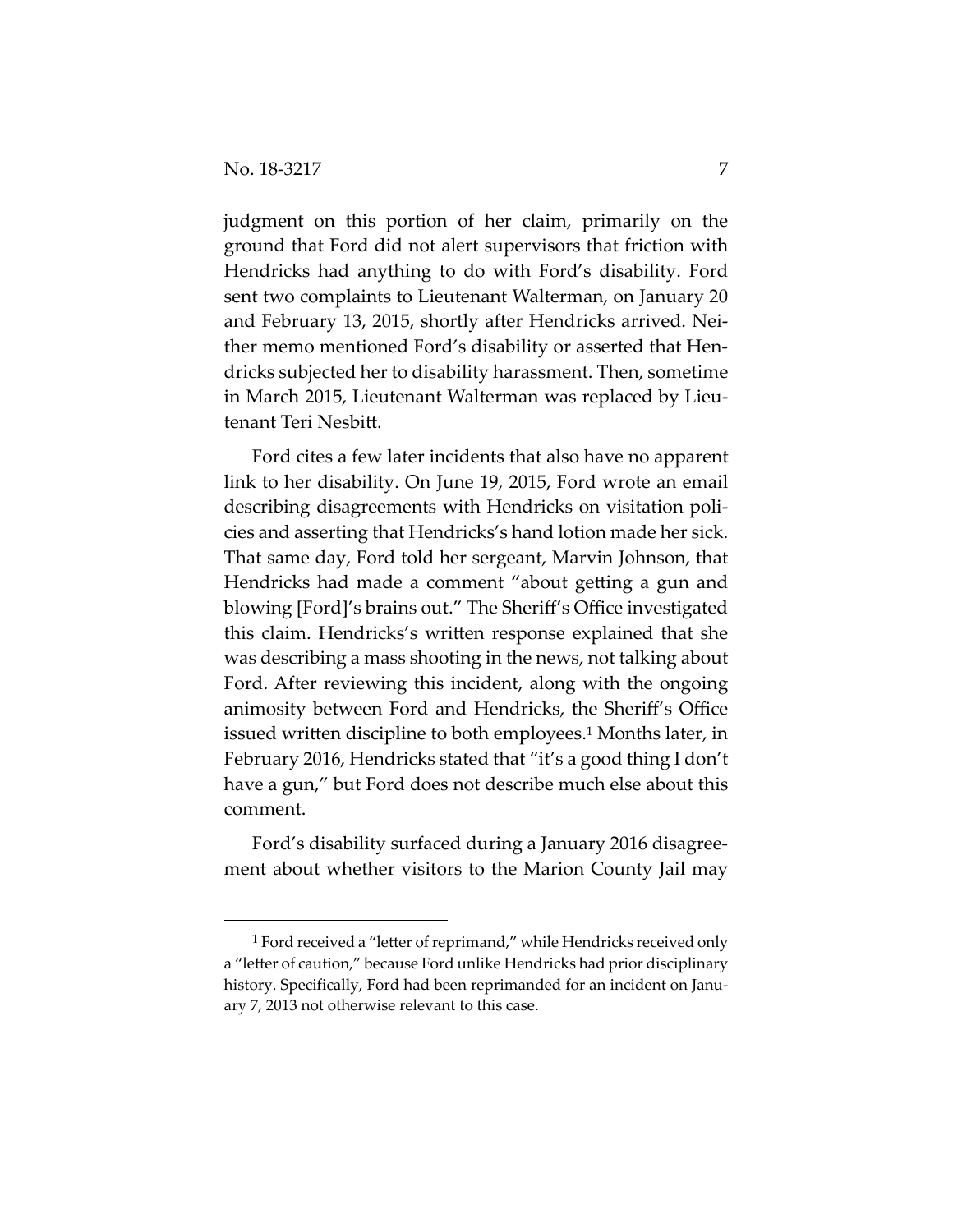use passports as a form of identification. Ford thought not; Sergeant Johnson disagreed. Our accounts of the confrontation come from Ford's complaint to Lieutenant Tia Shanklin,2 Hendricks's memo to Major Tanesha Crear, and the trial testimony of Crear. Crediting Ford's account, as we must, Ford refused to let a visitor use a passport as identification, but Johnson overruled her. After the visitor had left, Ford began expressing her disagreement to Johnson. At this point Hendricks arrived and berated Ford for "yelling" at her supervisor in front of visitors. In none of the accounts did Hendricks mention Ford's disability. But Ford's disability became an issue when Major Crear intervened in the dispute, saying to Ford that "anyone who was supposedly in as much pain as [Ford] was claiming to be in would not have the energy to be up in front of the Supervisor's desk, waving [her] arms around." Crear reproached Ford for her behavior.

Ford has offered evidence of two instances of alleged harassment where Hendricks mentioned Ford's disability. Both apparently stemmed from Hendricks's resentment that she had to work shifts in both the Visitation Office and the Main Control Office; Ford's disability excused her from the Main Control shifts. First, Ford testified that, in September 2015, Hendricks told her that she should have to prove she was disabled to avoid Main Control duty. Shanklin witnessed this event but told Ford that Hendricks was "just kidding" or "just joking." Second, on June 22, 2016, Hendricks told Ford that she needed to go to Main Control to see just how hard it was. Hendricks also joked that she "caught" carpal tunnel

 <sup>2</sup> It appears that at some point in July or August 2015, Shanklin replaced Nesbitt as lieutenant for the visitation clerks. The parties do not discuss this second change in supervisors.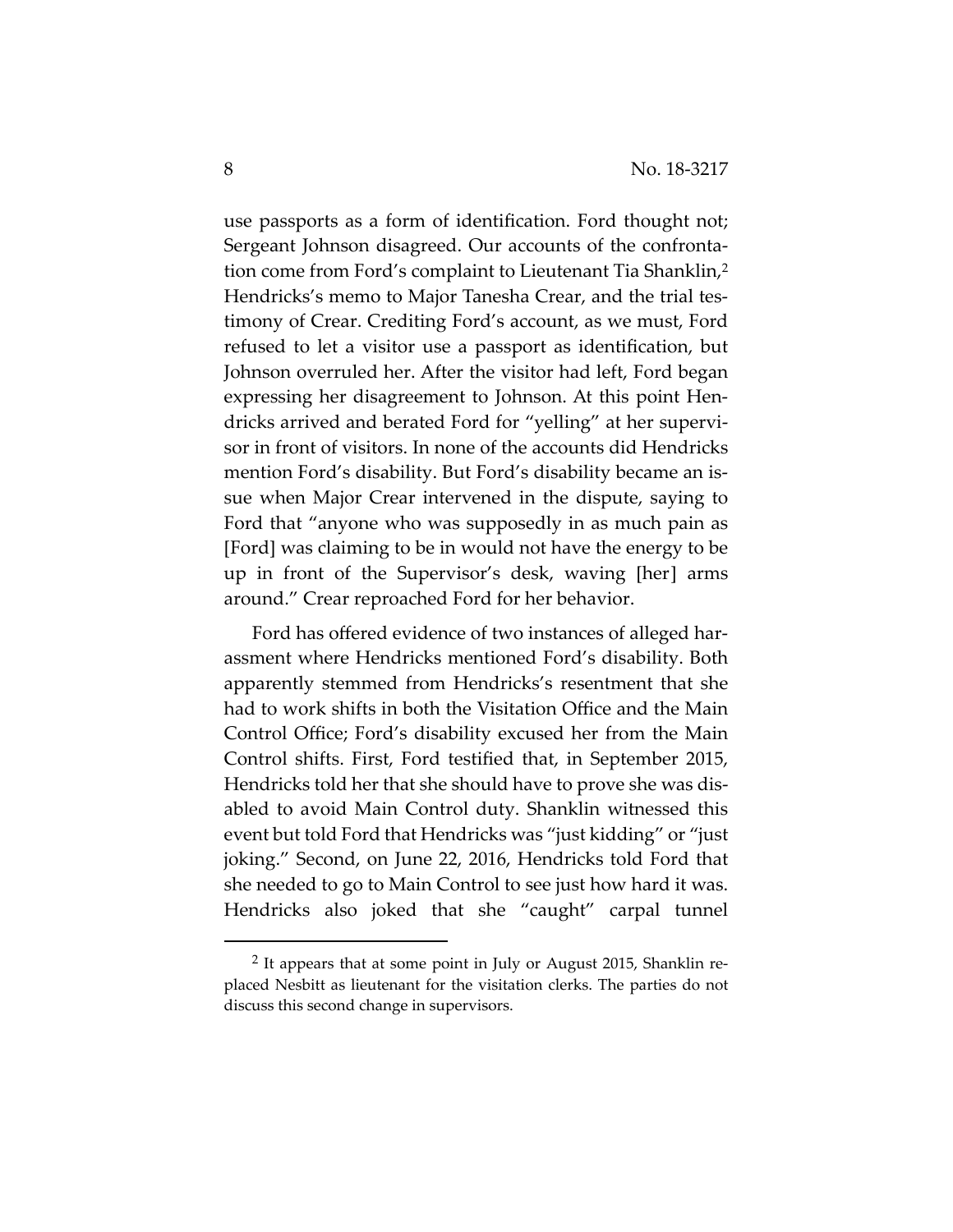syndrome from working over there. Ford described the latter incident in a complaint to Lieutenant Shanklin. The next month, the Sheriff's Office transferred Hendricks out of the Visitation Office as a result of the ongoing conflict between Ford and Hendricks.

### C. *Change to a Rotating Schedule*

The second claim at trial arose from the Sheriff's Office's refusal to adjust Ford's schedule as a reasonable accommodation under the ADA. On January 3, 2015—the same day that Hendricks replaced Ladd and Watts—the Sheriff's Office switched Ford from a fixed to a rotating schedule. Ford requested later that month to be returned to a fixed schedule, saying that the rotating schedule exacerbated her complex regional pain syndrome. Ford attached a physician's note from her doctor to that effect. Grider replied in an email two weeks later denying Ford's request because "it [was] not a reasonable accommodation."

The district court denied the Sheriff's Office's motion for summary judgment on this claim, finding that the Office had not shown an undue hardship as a matter of law under 42 U.S.C. § 12112(b)(5)(A). Ford's arguments on appeal do not dwell on the details of the schedule issue, and we need not do so either. Suffice it to say that the evidence about the positive and negative effects of the schedule change was in conflict, and the jury found for the defense on the ground that Ford had failed to prove that she needed the accommodation of the fixed schedule. The jury did not reach the undue hardship question.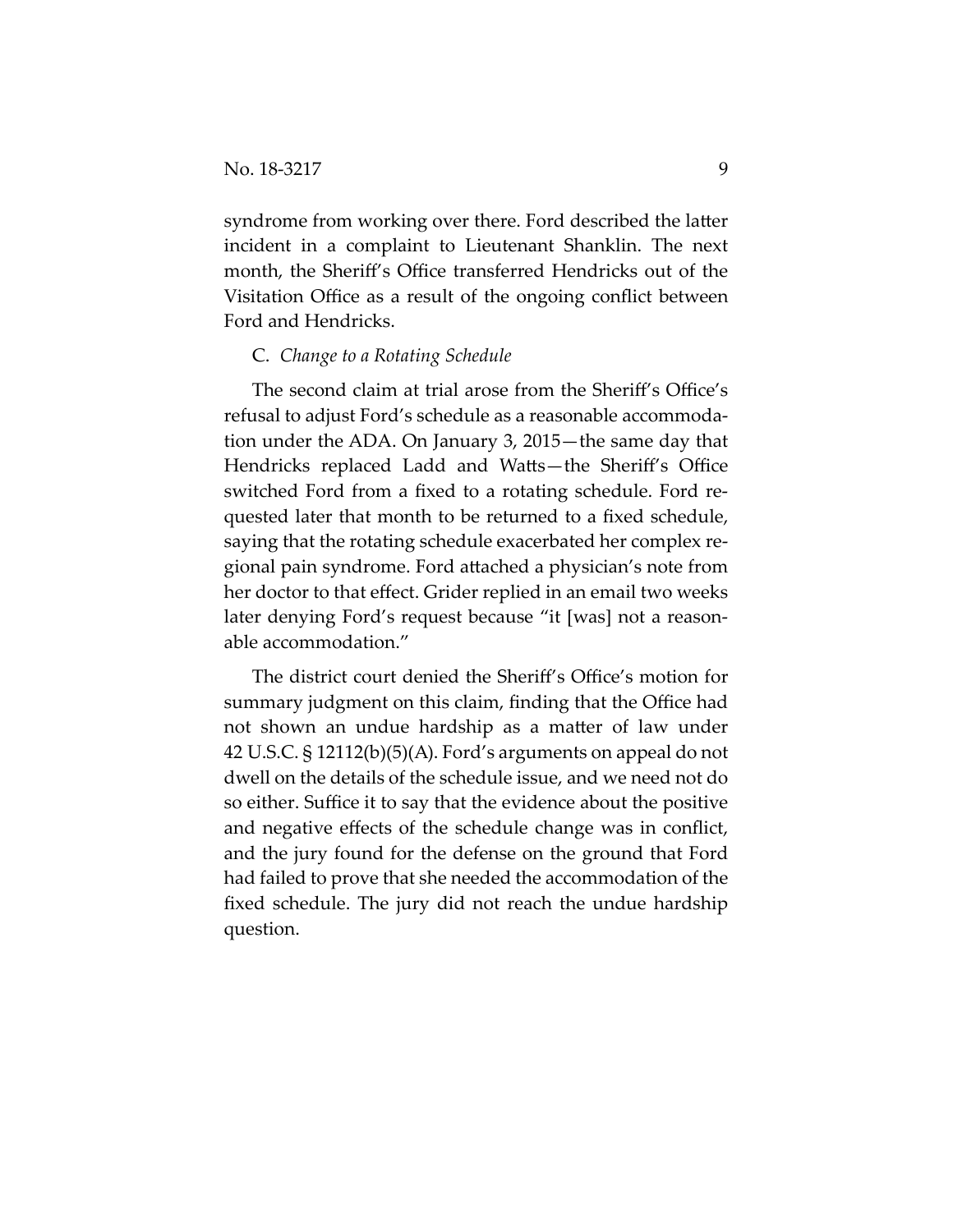#### D. *Ford's Applications for Promotions*

A final set of claims arose from Ford's four unsuccessful applications to be transferred or promoted within the Sheriff's Office between March 2016 and February 2017. Ford argues that all these rejections were illegally based on her disability and/or amounted to retaliation for her earlier protected activity under the ADA. The district judge granted summary judgment for the Sheriff's Office on the failure-to-promote claims, finding that Ford had simply not supported these claims with evidence that would support a reasonable inference of unlawful motive. In August 2017, Ford secured a transfer to the sexand violent-offender registry unit, where she continued to work for the Sheriff's Office at the time of trial.

## II. *The District Court's Use of Partial Summary Judgment*

Ford's principal argument on appeal is that the district court improperly divided the issues presented in her case. She argues the court erred by granting partial summary judgment on an indivisible claim for a hostile work environment. The Supreme Court's ruling in *National R.R. Passenger Corp. v. Morgan*, 536 U.S. 101 (2002), instructs courts to evaluate each unlawful employment practice as a distinct but indivisible claim, but it did not prohibit the district court's actions in this case. The district court had sound reasons, permitted under *Morgan*, to treat differently the alleged disability harassment by Watts and Ladd, on one hand, and Hendricks, on the other.

## A. *Principles Governing Partial Summary Judgment*

As a general matter, Federal Rule of Civil Procedure 56 has long authorized partial grants of summary judgment. See, e.g., *American Nurses' Ass'n v. State of Ill*., 783 F.2d 716, 729 (7th Cir. 1986) ("[M]otions for partial summary judgment are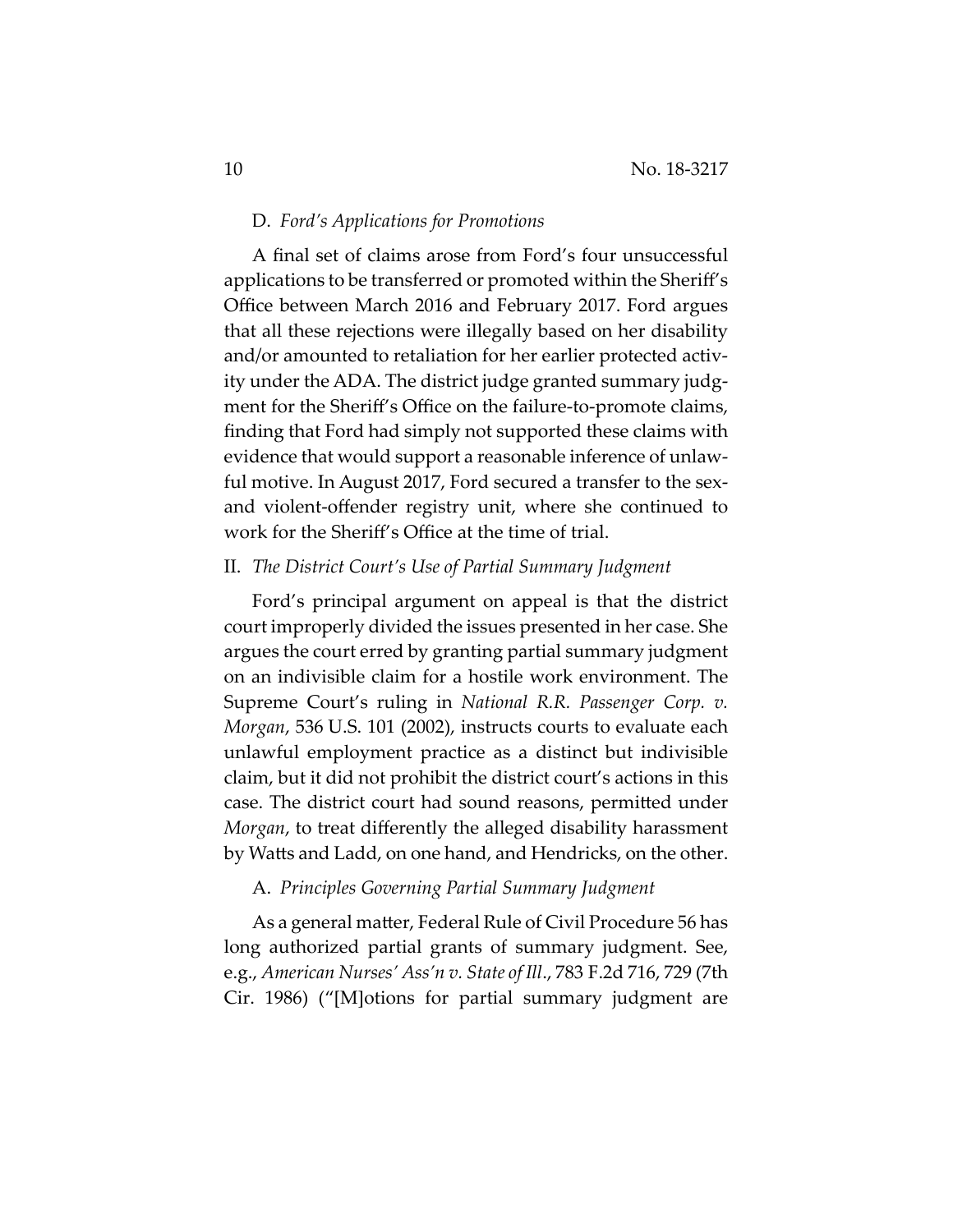permitted."). The 2010 revisions to Rule 56 make this unmistakably clear. See Fed. R. Civ. P. 56(a), cmt. 2010 Amendment ("The first sentence is added to make clear at the beginning that summary judgment may be requested not only as to an entire case but also as to a claim, defense, or part of a claim or defense."). A district court also may enter an order stating any material fact that is not genuinely in dispute for trial. Fed. R. Civ. P. 56(g). In short, "[r]equests for (and grants of) partial summary judgment, including summary judgment as to fewer than all parties and claims, are nothing new." *Hotel 71 Mezz Lender LLC v. National Retirement Fund*, 778 F.3d 593, 606 (7th Cir. 2015).

In the employment discrimination context, however, the enforcement provisions of Title VII of the Civil Rights Act of 1964, 42 U.S.C. § 2000e-5, have been construed to impose limits on the use of partial summary judgment.3 Title VII authorizes suit based specifically on an "unlawful employment practice." 42 U.S.C. § 2000e-5(e). In *Morgan*, the Supreme Court considered whether events that took place outside the relevant statute of limitations period could support a plaintiff's claim of discrimination. 536 U.S. at 108–09. *Morgan* held that courts must consider all events that belong to a "single unlawful employment practice," no more and no less, regardless of whether they fell within the statutory time period. *Id*. at 117–18.

In our cases applying *Morgan*, we have ruled that district courts may not splinter a single employment practice even if

<sup>&</sup>lt;sup>3</sup> The ADA incorporates by reference the enforcement provisions of Title VII, 42 U.S.C. § 12117(a), so *Morgan* guides our decision on Ford's ADA claims.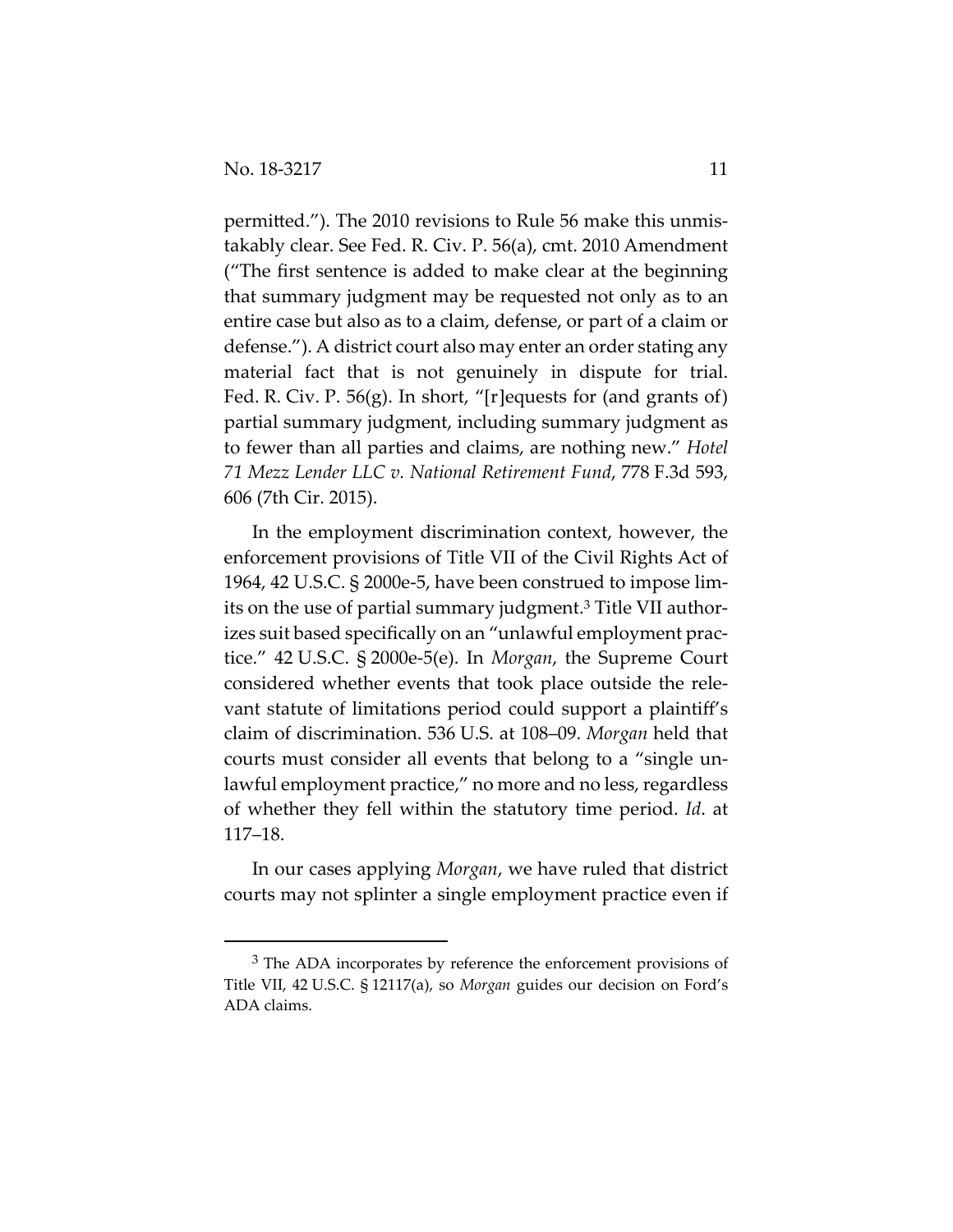claims based on some of the underlying conduct would no longer be timely on their own. In *Isaacs v. Hill's Pet Nutrition, Inc*., 485 F.3d 383 (7th Cir. 2007), we reversed a grant of summary judgment on plaintiff's hostile environment claim under Title VII. The plaintiff offered evidence that she had been sexually harassed while on two different teams in the factory where she worked. The district court had divided the claim in two based on the identities of the harassers, finding that claims based on the conduct of the first team were time-barred and that the conduct of the second team was not severe enough to amount to unlawful harassment. We rejected the division, noting that Title VII makes the employer liable for complying with the law, and the evidence showed that the plaintiff had suffered a continuous course of harassment coordinated between the two teams of co-workers. 485 F.3d at 385–86. We emphasized that all of the conduct occurred under the same management, that the plaintiff had complained repeatedly about harassment by both teams, and that management had failed to respond. *Id.*

We followed up on that point in *Bright v. Hill's Pet Nutrition, Inc*., 510 F.3d 766 (7th Cir. 2007), which involved the same factory as *Isaacs*. We ordered a new trial in *Bright* because the district judge had unduly restricted the evidence of earlier sexual harassment that occurred outside the limitations period and before the employer took disciplinary action against one form of sexual harassment. We explained: "Employers may not turn a practice that *Morgan* deems unitary into two or more distinct practices by calling each subdivision of the workplace a separate 'team.'" *Id*. at 768.

It would be odd if this principle restricted a district court's power to grant partial summary judgment against *untimely*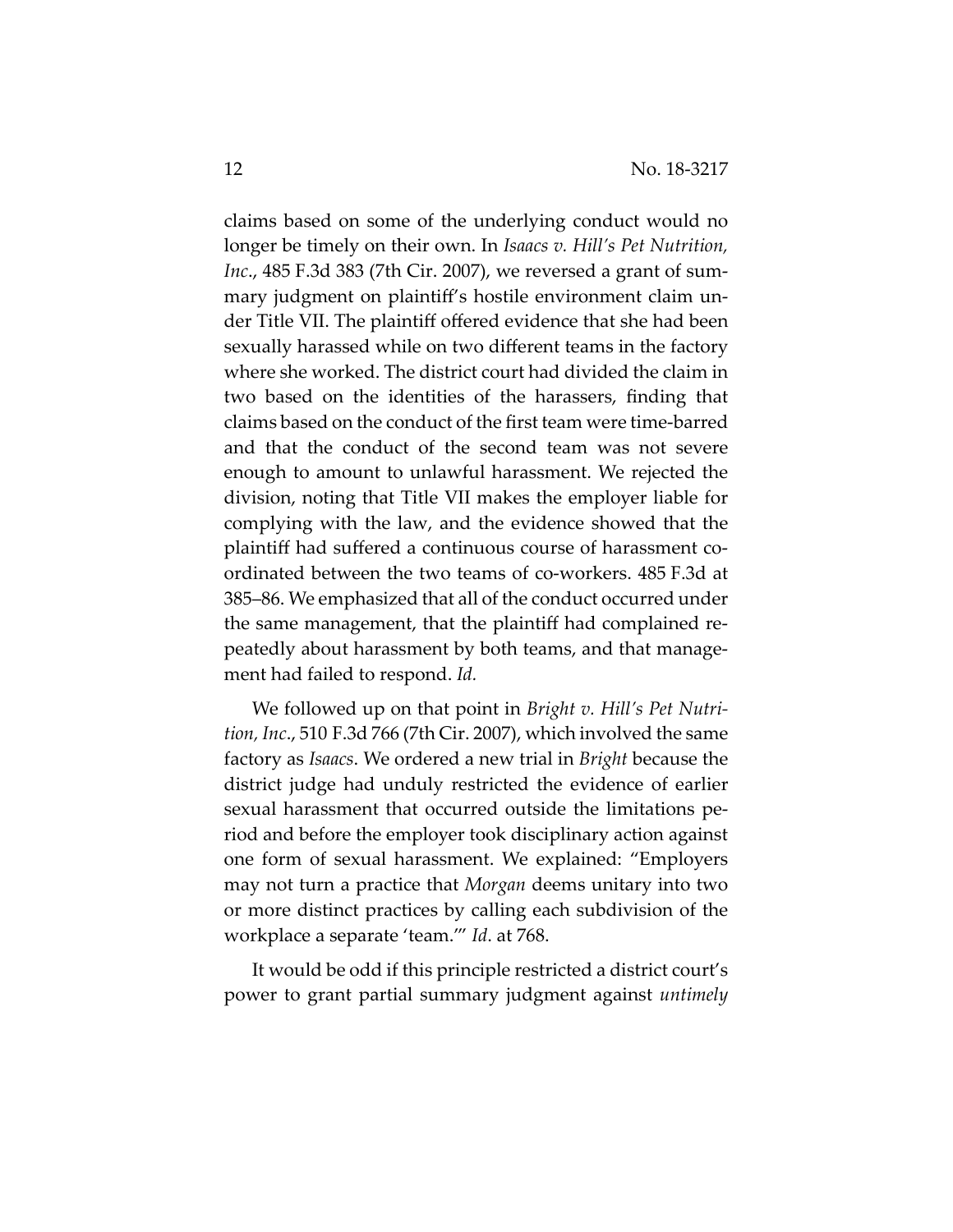$\overline{a}$ 

claims but allowed a district court to slice apart *timely* claims.4 Whether or not timeliness is at issue, courts may grant partial summary judgment as to different unlawful employment practices in one lawsuit, but not as to part of a single unlawful employment practice. See *Morgan*, 536 U.S. at 118 ("The statute does not separate individual acts that are part of the hostile environment claim from the whole for the purposes of timely filing and liability.").

That principle is easier to state than to apply. How should a district court tell the difference, and was the court's partial grant of summary judgment lawful in this case? We first consider Ford's argument that the court improperly separated different types of ADA claims, and then her argument that the court improperly divided her evidence about Hendricks's harassment from that of Ladd and Watts.

## B. *Separating Different Types of ADA Claims*

For purposes of summary judgment, a district court may properly separate from each other claims based on specific adverse employment actions, retaliation, denial of reasonable accommodation, and hostile work environment. These claims require proof of different factual circumstances under different legal tests. A summary of the relevant law demonstrates why courts must treat them as distinct "unlawful employment practices."

The ADA prohibits employment discrimination on the basis of disability. 42 U.S.C. § 12112(a). Like other employment discrimination statutes, the ADA also prohibits retaliating

<sup>4</sup> The Sheriff's Office does not contend that any part of Ford's lawsuit was time-barred. Ford filed her first of two charges of discrimination with the EEOC in March 2015.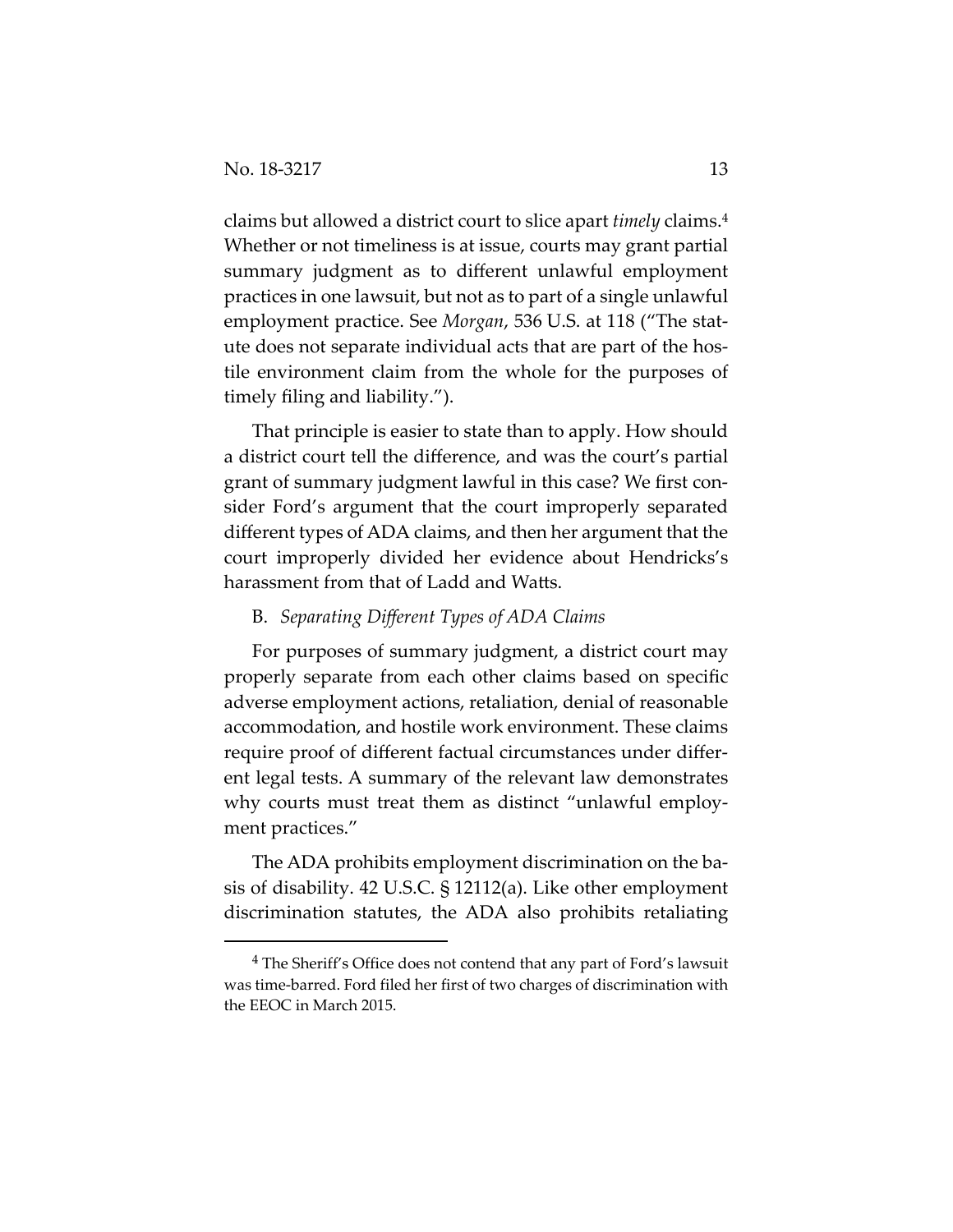against employees for asserting their rights. See § 12203(a); see also § 2000e-3(a) (Title VII). The duty to accommodate an employee's disability is specific to the ADA. See § 12112(b)(5). A plaintiff must first show that the requested accommodation is reasonable on its face. That shifts the burden to the employer to prove that the accommodation would impose on the employer an undue hardship as defined by the ADA. See *Majors v. General Electric Co*., 714 F.3d 527, 535 (7th Cir. 2013); 42 U.S.C. § 12111(9)–(10).

In *Morgan*, the Supreme Court drew a sharp line between claims for "discrete" acts of discrimination and hostile work environment claims. See 536 U.S. at 115. A hostile work environment "occurs over a series of days or perhaps years and, in direct contrast to discrete acts, a single act of harassment may not be actionable on its own." *Id.* Hostile work environment claims have their legal basis in the phrase "terms, conditions, and privileges of employment" present in the ADA and other employment discrimination statutes. 42 U.S.C. § 12112(a); see *Harris v. Forklift Sys., Inc*., 510 U.S. 17, 21 (1993). A hostile work environment exists "[w]hen the workplace is permeated with discriminatory intimidation, ridicule, and insult that is sufficiently severe or pervasive to alter the conditions of the victim's employment and create an abusive working environment." *Id.* (citations omitted). "A hostile work environment claim is composed of a series of separate acts that collectively constitute one 'unlawful employment practice.'" *Morgan*, 536 U.S. at 117.

Thus, certain facts may support one type of claim but not another. Our decisions have distinguished among the foregoing categories of claims. See, e.g., *Passananti v. Cook Cnty*., 689 F.3d 655, 659 (7th Cir. 2012) (reinstating jury verdict for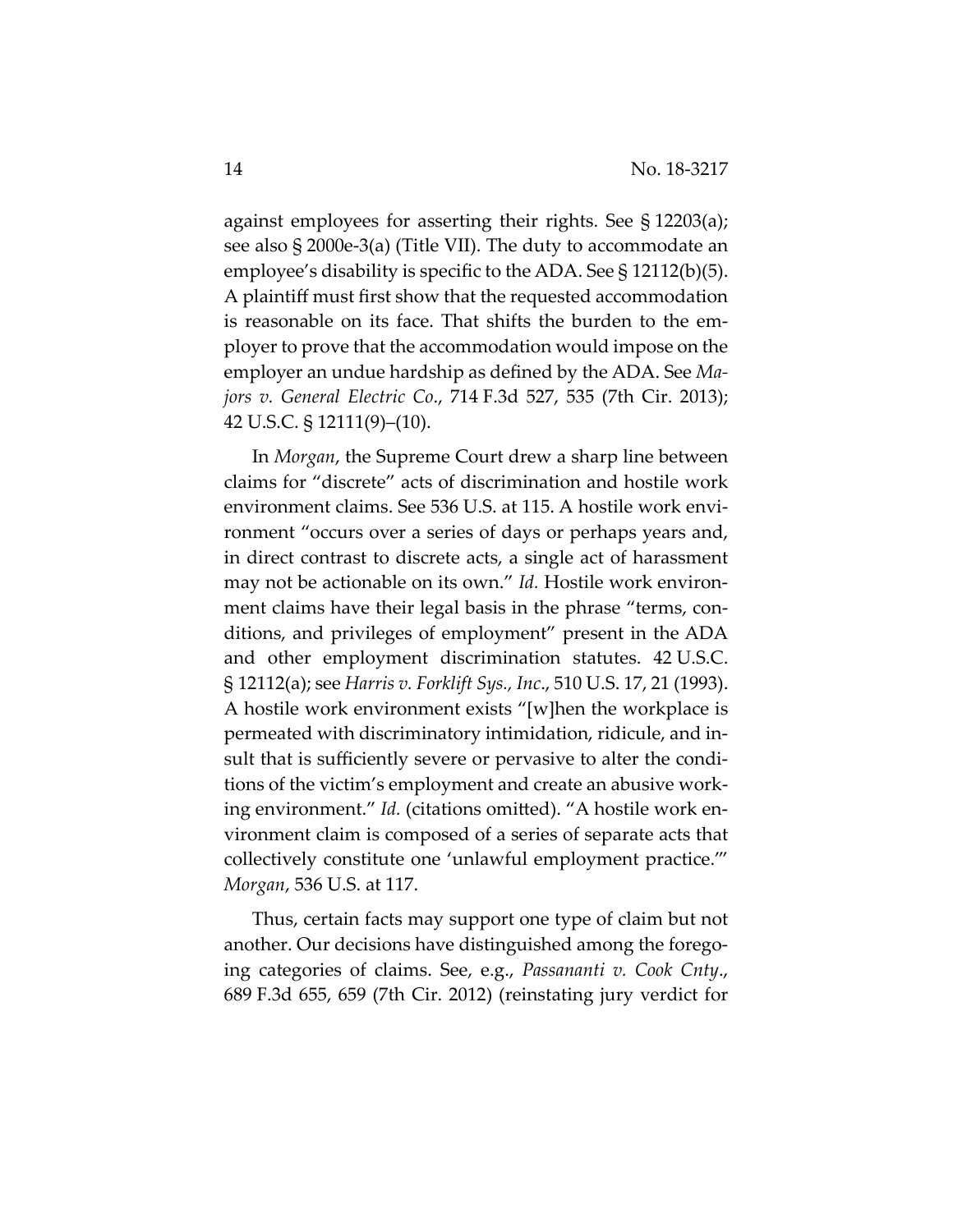plaintiff on hostile work environment but not discriminatory termination); *Fine v. Ryan Int'l Airlines*, 305 F.3d 746, 751–52 (7th Cir. 2002) (upholding summary judgment as to discrimination accompanied by plaintiff's verdict on retaliation); *Rehling v. City of Chicago*, 207 F.3d 1009, 1013–14 (7th Cir. 2000) (affirming summary judgment as to reasonable accommodation but not as to discrimination). Distinct legal theories denote independent unlawful employment practices that may be addressed separately.5

## C. *Dividing the Hostile Work Environment Allegations*

A more difficult question is whether and when a plaintiff's hostile work environment claim comprises more than one unlawful employment practice under the rule in *Morgan*. If the alleged disability harassment by Ladd and Watts, as well as that by Hendricks, all belonged to the same employment practice, then it would have been improper for the district court to grant partial summary judgment as to only Hendricks's conduct. We conclude, however, that Ford's suit presented not one but two disability harassment employment

 <sup>5</sup> Ford relies on a statement from the unpublished second ruling in *Bright* to discount these rulings: "A hostile work environment is actionable *as* sex discrimination; there are not distinct 'claims' for hostile work environment and sex discrimination." 342 F. App'x 208, 209 (7th Cir. 2009). Quoted out of context, this statement seems to contradict the Supreme Court's holding in *Morgan* that "[h]ostile environment claims are different in kind from discrete acts." 536 U.S. at 115. But the second ruling in *Bright* dealt with an unusual circumstance where the district court had narrowly limited the issues for retrial. Our non-precedential order did not declare, and could not have declared, that all employment discrimination claims must succeed or fail as one at summary judgment.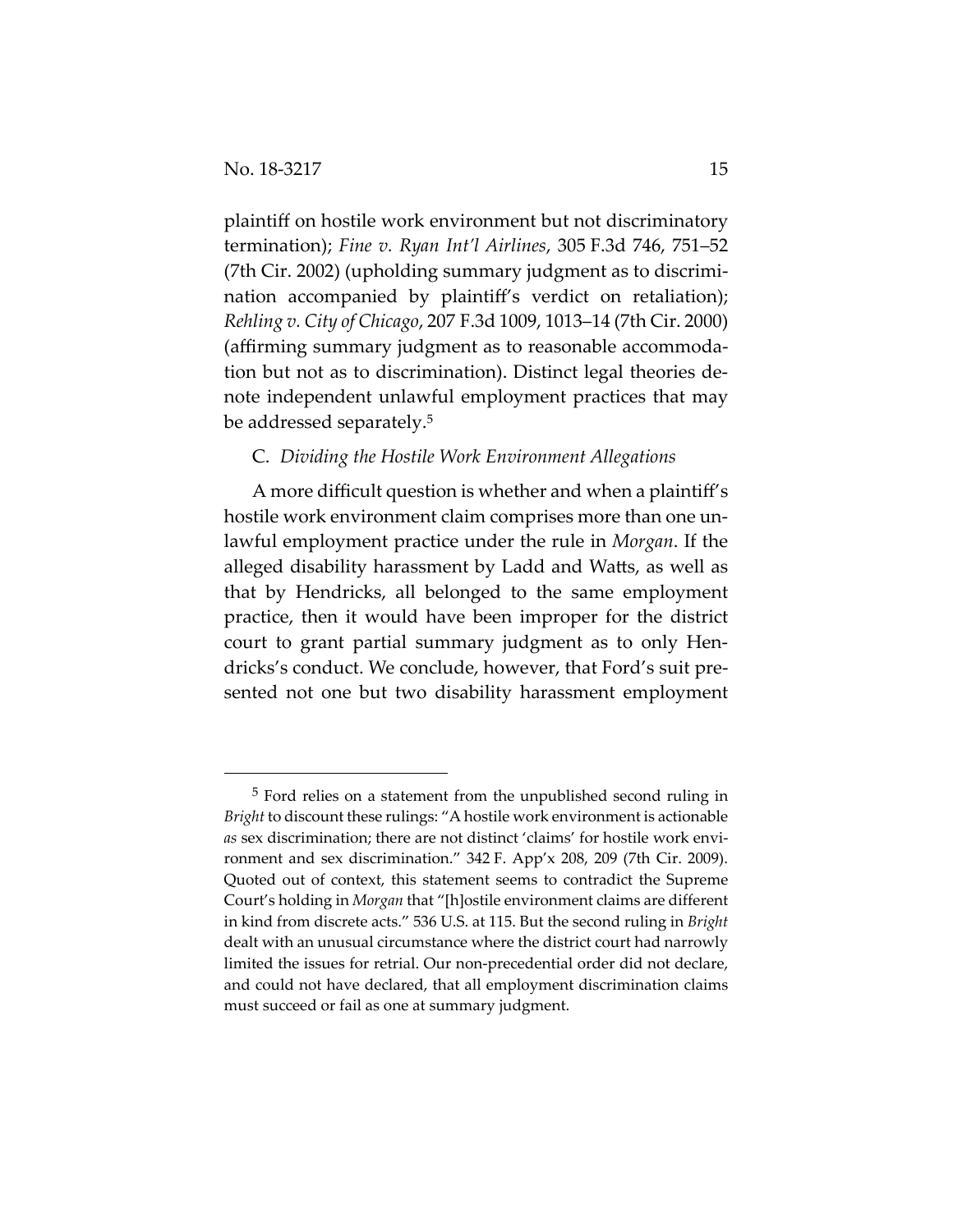practices, and that *Bright* and *Isaacs* are distinguishable in this regard.

As a threshold matter, we hold that hostile work environment claims are cognizable under the ADA. The district court followed the decisions of this court that have assumed they are. See, e.g., *Lloyd v. Swifty Transp., Inc*., 552 F.3d 594, 603 (7th Cir. 2009); *Mannie v. Potter*, 394 F.3d 977, 982 (7th Cir. 2005). At some point, however, extended hypothetical analysis should end. Every other circuit to decide the question has held that it is possible to bring an ADA claim for a hostile environment.

We agree with our colleagues in other circuits that a plaintiff may assert a claim for an illegal hostile work environment on the basis of disability under 42 U.S.C. § 12112(a). The claim's legal basis is simple: Congress wrote the ADA using the language of Title VII, and Title VII recognizes hostile work environment claims. See, e.g., *Fox v. Costco Wholesale Corp*., 918 F.3d 65, 74 (2d Cir. 2019) (detailing this argument). Five circuits have held that such claims are permitted under the ADA. See *id.; Fox v. General Motors Corp*., 247 F.3d 169, 175–76 (4th Cir. 2001); *Flowers v. Southern Regional Physician Services Inc*., 247 F.3d 229, 233 (5th Cir. 2001); *Shaver v. Indep. Stave Co*., 350 F.3d 716, 719–20 (8th Cir. 2003); *Lanman v. Johnson Cty*., 393 F.3d 1151, 1155–56 (10th Cir. 2004). No circuit has held to the contrary. We adopt the position of our colleagues who have recognized hostile-environment claims under the ADA.<sup>6</sup>

 <sup>6</sup> The First, Third, Ninth, Eleventh, and D.C. Circuits have assumed without deciding that such claims are possible. See *Murray v. Warren Pumps, Inc*., 821 F.3d 77, 86 n.1 (1st Cir. 2016); *Walton v. Mental Health Ass'n of Southeastern Pennsylvania*, 168 F.3d 661, 666–67 (3d Cir. 1999); *Brown v. City of Tucson*, 336 F.3d 1181, 1190 (9th Cir. 2003); *Cooper v. CLP Corp*.,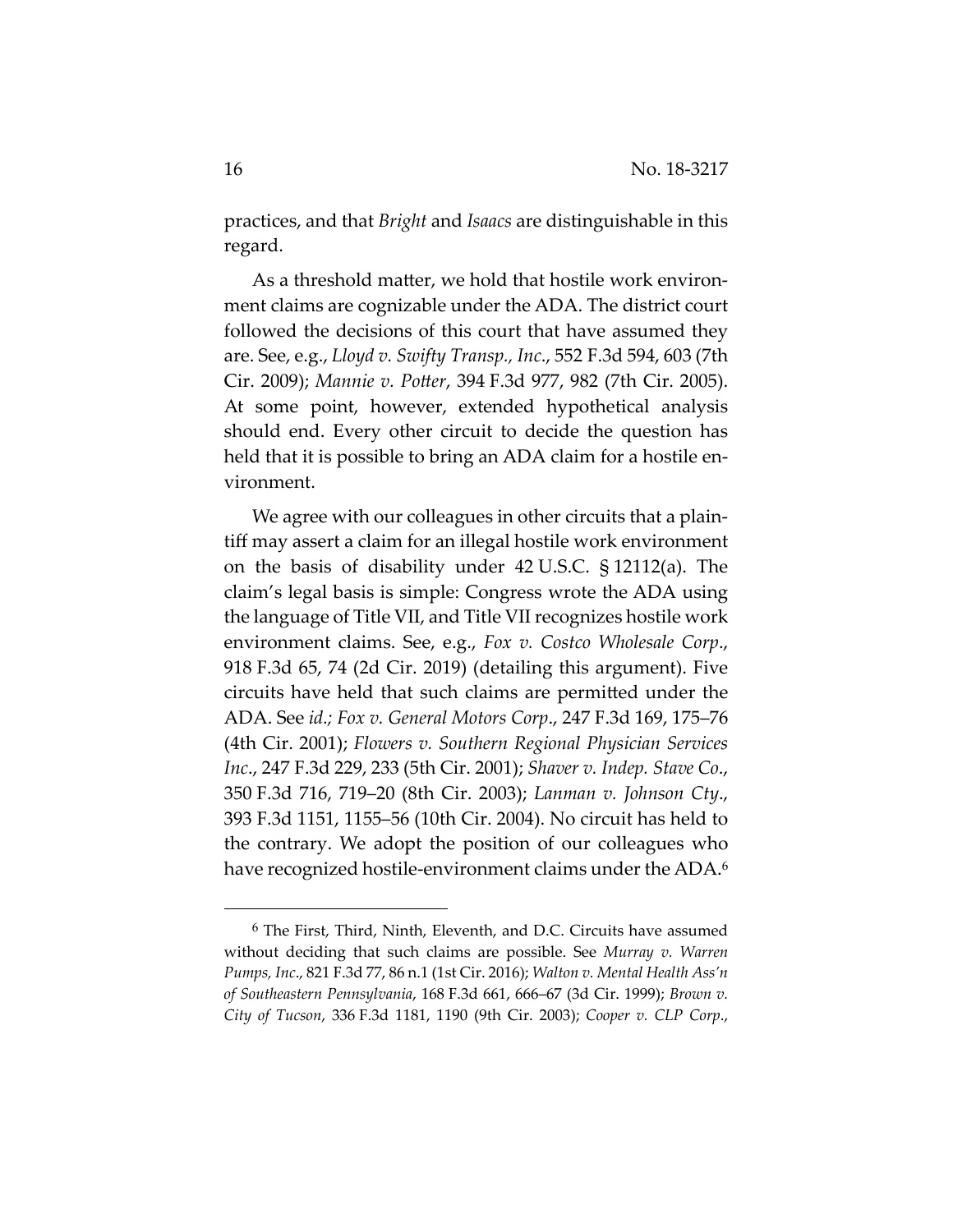$\overline{a}$ 

We turn to whether the district court improperly divided a single unlawful employment practice in this case. *Morgan* taught that, in general, "the entire hostile work environment encompasses a single unlawful employment practice," but cautioned that acts bearing "no relation" to one another would belong to separate employment practices. 536 U.S. at 117–18. *Morgan* also said that "certain intervening action by the employer" could sever a hostile work environment claim. Id. at 118. It also quoted favorably the Ninth Circuit's reasons to find a single practice in *Morgan* itself: "the pre- and postlimitations period incidents involve[d] the same type of employment actions, occurred relatively frequently, and were perpetrated by the same managers." *Id.* at 120, quoting *Morgan v. Nat'l R.R. Passenger Corp*., 232 F.3d 1008, 1017 (9th Cir. 2000) (alteration in original). *Morgan* thus signaled that hostile work environments can sometimes be broken apart for legal analysis but did not specify when.

Based on the Court's guidance, our cases interpreting *Morgan*, and cases from other circuits, we can identify "various factors that should guide the *Morgan* 'relatedness' inquiry." *McGullam v. Cedar Graphics, Inc*., 609 F.3d 70, 81 (2d Cir. 2010) (Calabresi, J., concurring). The simplest factor is time: A significant gap between alleged incidents of discriminatory harassment can sever the hostile work environment claim. See *Milligan-Grimstad v. Stanley*, 877 F.3d 705, 713 (7th Cir. 2017) (finding separate employment practices where spans "as large as two or three years" separated the incidents); *Lucas v.* 

<sup>679</sup> F. App'x 851, 852–53 (11th Cir. 2017); *Hill v. Assocs. for Renewal in Educ., Inc*., 897 F.3d 232, 236 (D.C. Cir. 2018). The Sixth Circuit has recognized the claim, but in a non-precedential decision, *Trepka v. Bd. of Educ*., 28 F. App'x 455, 461 (6th Cir. 2002).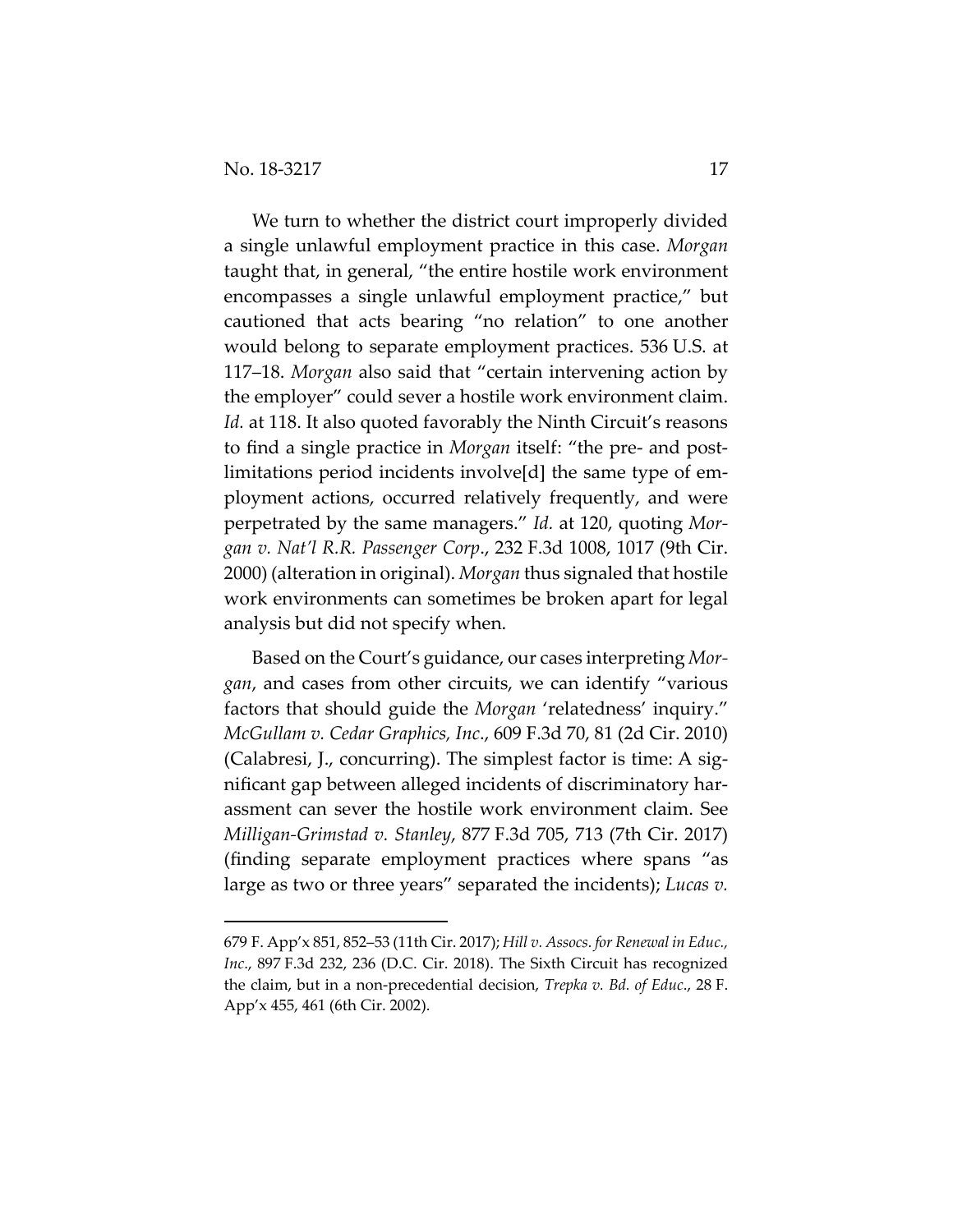*Chicago Transit Auth*., 367 F.3d 714, 727 (7th Cir. 2004) (more than three years). There is no magic number; the question is whether "the series of allegations describe continuous conduct rather than isolated incidents." *Milligan-Grimstad*, 877 F.3d at 713. In this case, a gap of eighteen months separated Ladd and Watts's departure and the date in June 2016 when Ford put the Sheriff's Office on notice of disability harassment by Hendricks. In saying this, we must acknowledge that, according to Ford's testimony, she was subjected to a continuous pattern of harassment, first by Ladd and Watts and then by Hendricks. But from the perspective of the employer that she seeks to hold liable, there was a significant gap. Ford complained about conflict with Hendricks, but it was not until June 2016, eighteen months after Hendricks joined the Visitation Office, that Ford complained to her supervisors that Hendricks was harassing her *because of her disability*. That fact distinguishes this case from *Bright* and *Isaacs*, where the sexual harassment and the plaintiffs' complaints about sexual harassment were essentially continuous.7

On the other hand, our cases make clear that "the harassers' identities, whether they acted in concert or isolation, and whether they harassed in distinct or similar fashions" do not bear on the inquiry. *Milligan-Grimstad*, 877 F.3d at 712. *Isaacs* and *Bright* emphasized this point. Both cases involved alleged harassment by multiple groups of the plaintiffs' male co-workers. We explained that which co-workers were involved and how they harassed did not matter because the employer, not the co-workers, is the party that is legally obliged

 $\overline{a}$ 

<sup>7</sup> Ford also alleges a possible incident in September 2015, but the Sheriff's Office did not have notice of it, as we discuss below regarding the merits of the summary judgment order.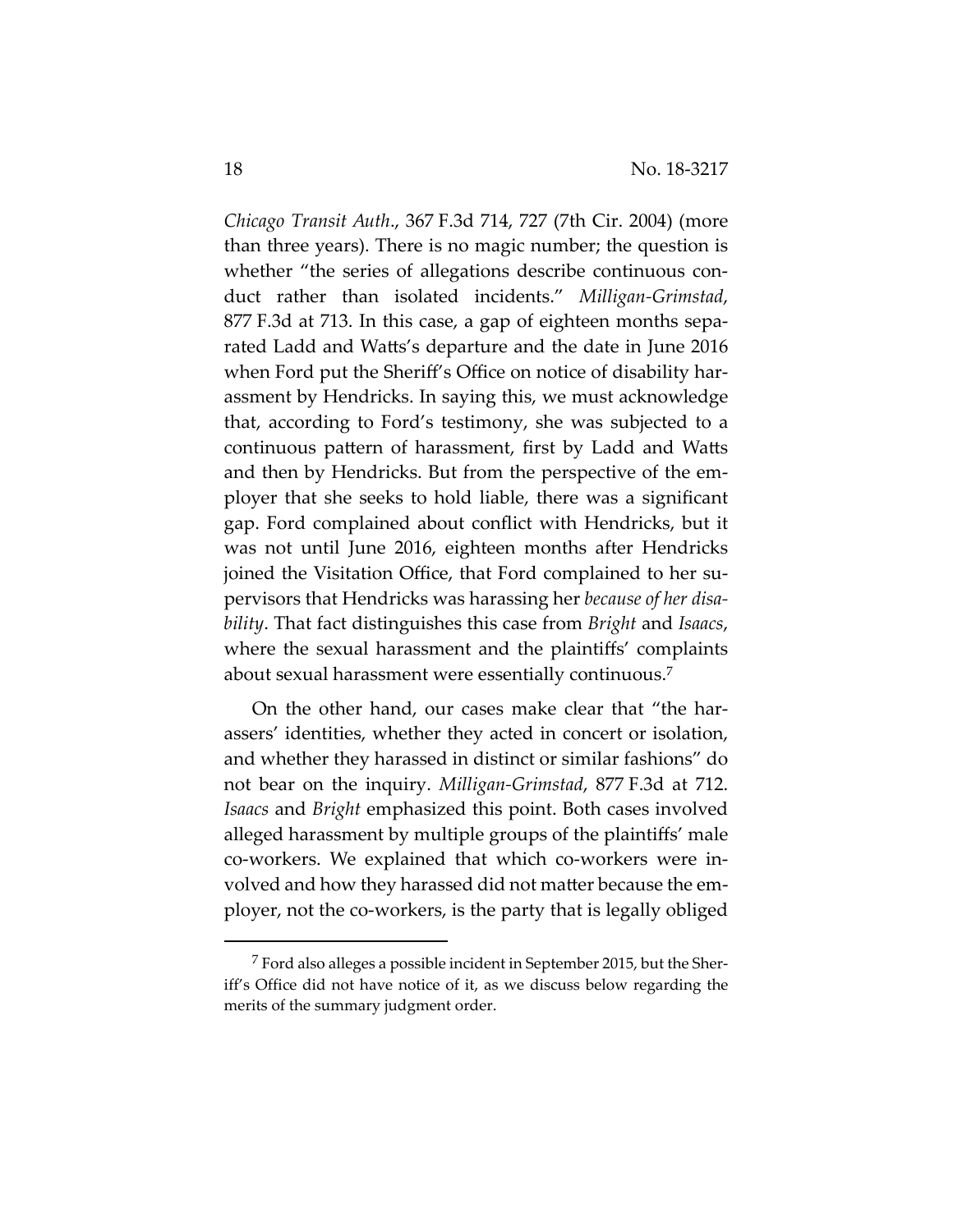to comply with Title VII. *Isaacs*, 485 F.3d at 386; *Bright*, 510 F.3d at 769–70.

A change in managers can affect whether incidents are related. Unlike the actions of co-workers, the actions of supervisors impart vicarious liability to the employer for discriminatory harassment. See *Burlington Industries, Inc. v. Ellerth*, 524 U.S. 742, 765 (1998). As a result, we observed in *Isaacs*: "An employee moved from one plant to another, where a different set of managers made decisions about working conditions, might well experience different hostile environments for the purpose of *Morgan*." 485 F.3d at 386; see *Morgan*, 536 U.S. at 120 (citing "perpetrat[ion] by the same managers" as a reason to find a single employment practice). That said, "routine personnel actions" not taken to alleviate the harassment are less significant. See *Vickers v. Powell*, 493 F.3d 186, 199 (D.C. Cir. 2007). Here, Ford's supervisor changed in between the two periods of harassment. Lieutenant Walterman left his post not long after Ladd and Watts's departures. Lieutenant Nesbitt and later Lieutenant Shanklin had direct control over the Sheriff's Office's response to possible disability harassment of Ford from March 2015 forward, during the alleged harassment by Hendricks.

Finally, as noted, "certain intervening action by the employer" can interrupt a hostile work environment claim. *Morgan*, 536 U.S. at 118. Although the Supreme Court did not say which intervening actions qualify, we have held that "prompt and appropriate corrective action reasonably likely to prevent the harassment from recurring" defeats employer liability for co-worker harassment. *Porter v. Erie Foods Int'l, Inc*., 576 F.3d 629, 636 (7th Cir. 2009). The same standard can determine whether an action suffices to sever a hostile work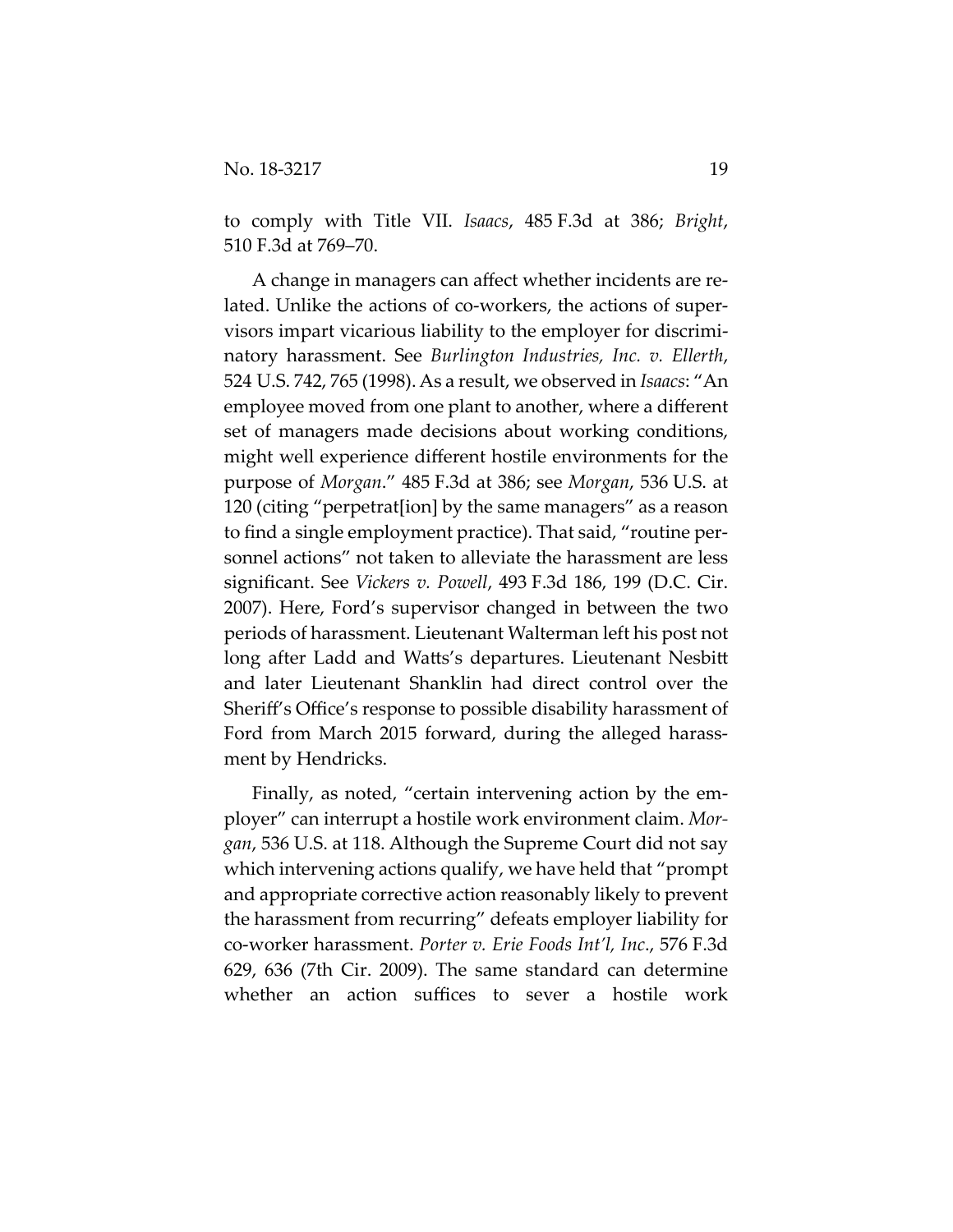environment claim. *Bright* held that a two-week suspension of the harassers, with no evident effect on their sexist behavior, did not alter the duration of the unlawful employment practice. 510 F.3d at 769–70. A case from the Fifth Circuit, by comparison, found that a transfer made to separate the plaintiff and the harasser did sever the hostile work environment claim. See *Stewart v. Mississippi Transp. Comm'n*, 586 F.3d 321, 329 (5th Cir. 2009).

We agree that removing alleged harassers permanently, as the Sheriff's Office did with Ladd and Watts, can bring an end to the unlawful employment practice at issue. Cf. *Saxton v. Am. Tel. & Tel. Co*., 10 F.3d 526, 535 (7th Cir. 1993) (finding that transfer of the harasser was "a sufficient safeguard against any recurrence of the harassment" to defeat employer liability). As explained above, however, an incidental rotation of co-workers not calculated to address the harassment does not necessarily affect a hostile work environment claim against the employer. See *Isaacs*, 485 F.3d at 385–86. Only a transfer that amounts to "intervening action by the employer" can close out a distinct unlawful employment practice. *Morgan*, 536 U.S. at 118.

We are not suggesting there is a hard and fast rule to apply here. At least for now, we are applying a standard implied in *Morgan* to determine when different episodes of unlawful harassment, whether based on disability, race, sex, or any other protected category, may be treated separately by a district court. The following factors—all present in Ford's case support a finding that alleged incidents of harassment have "no relation" to each other under *Morgan*: a substantial passage of time without incident known to the employer, a change in the employee's supervisors, and an intervening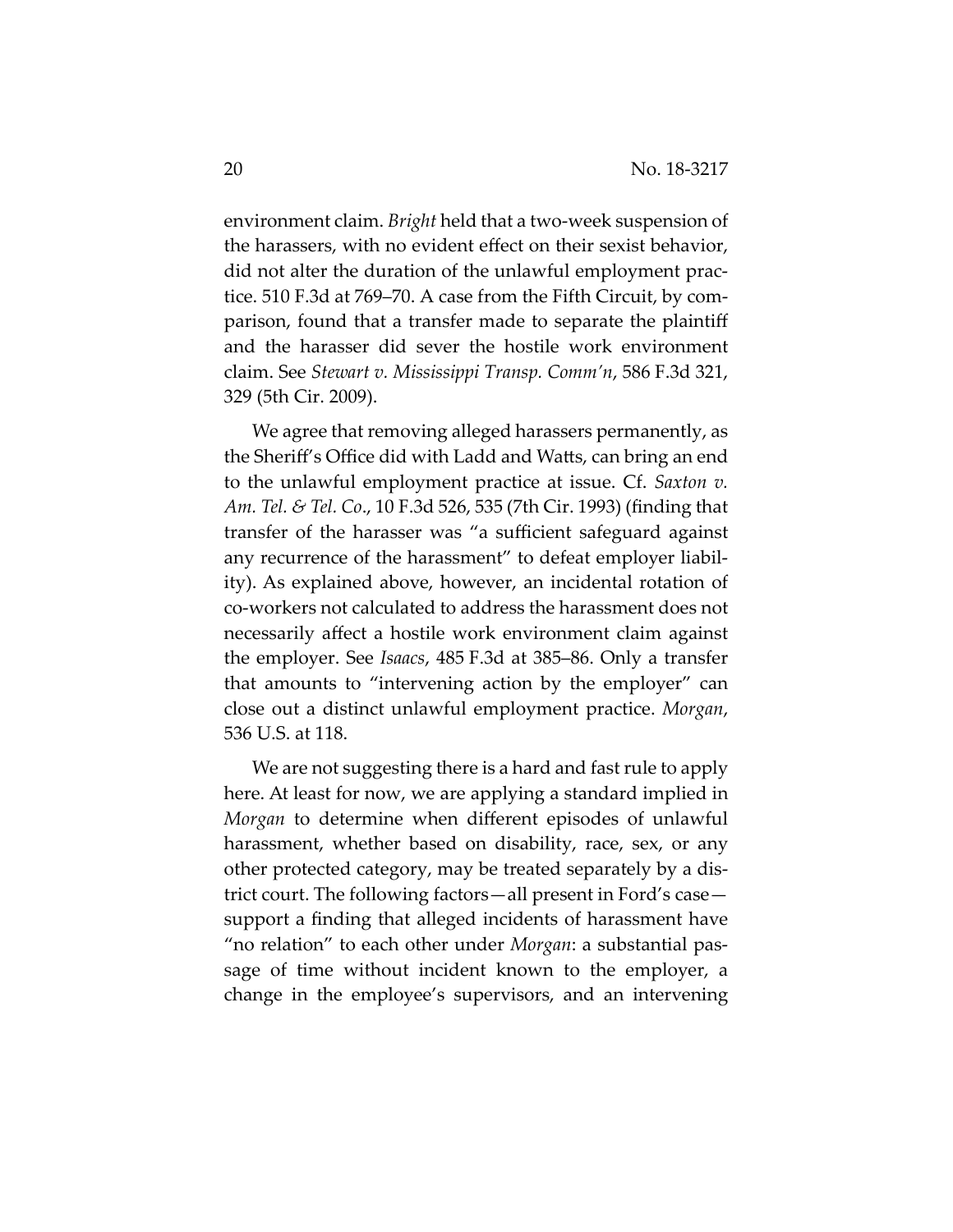remedial action by the employer. The district court here incorrectly divided the harassment claim based on the identities of the harassers rather than the "intervening action" of the Sheriff's Office, but the court reached the right result. We affirm based on the eighteen-month gap, the departure of Lieutenant Walterman, and the transfer of Ladd and Watts calculated to end their alleged harassment. On the facts of Ford's case, the court did not err in independently evaluating two distinct claims for a hostile work environment.

## III. *Ford's Substantive Arguments for Reversal*

Turning to the merits of Ford's claims, she challenges on appeal the partial grant of summary judgment on some claims. She also argues that several evidentiary rulings and a jury instruction require a new trial on the claims that were tried. We consider these arguments in turn.

### A. *Summary Judgment Ruling*

Ford appeals the grant of summary judgment on: (1) her claim that the demotion to visitation clerk was not a reasonable accommodation, but in fact was discriminatory and retaliatory; (2) the part of her hostile work environment claim based on Hendricks's actions from January 2015 forward, as discussed above; and (3) her discrimination and retaliation claims stemming from the four decisions not to promote her after March 2016. We review *de novo* a district court's grant of summary judgment. *Brown*, 855 F.3d at 820.

## 1. *Demotion to Visitation Clerk*

Ford argues that, although the Sheriff's Office found a new position for her after the accident, the visitation clerk job was not a reasonable accommodation because better vacancies were available at the time. The ADA required the Sheriff's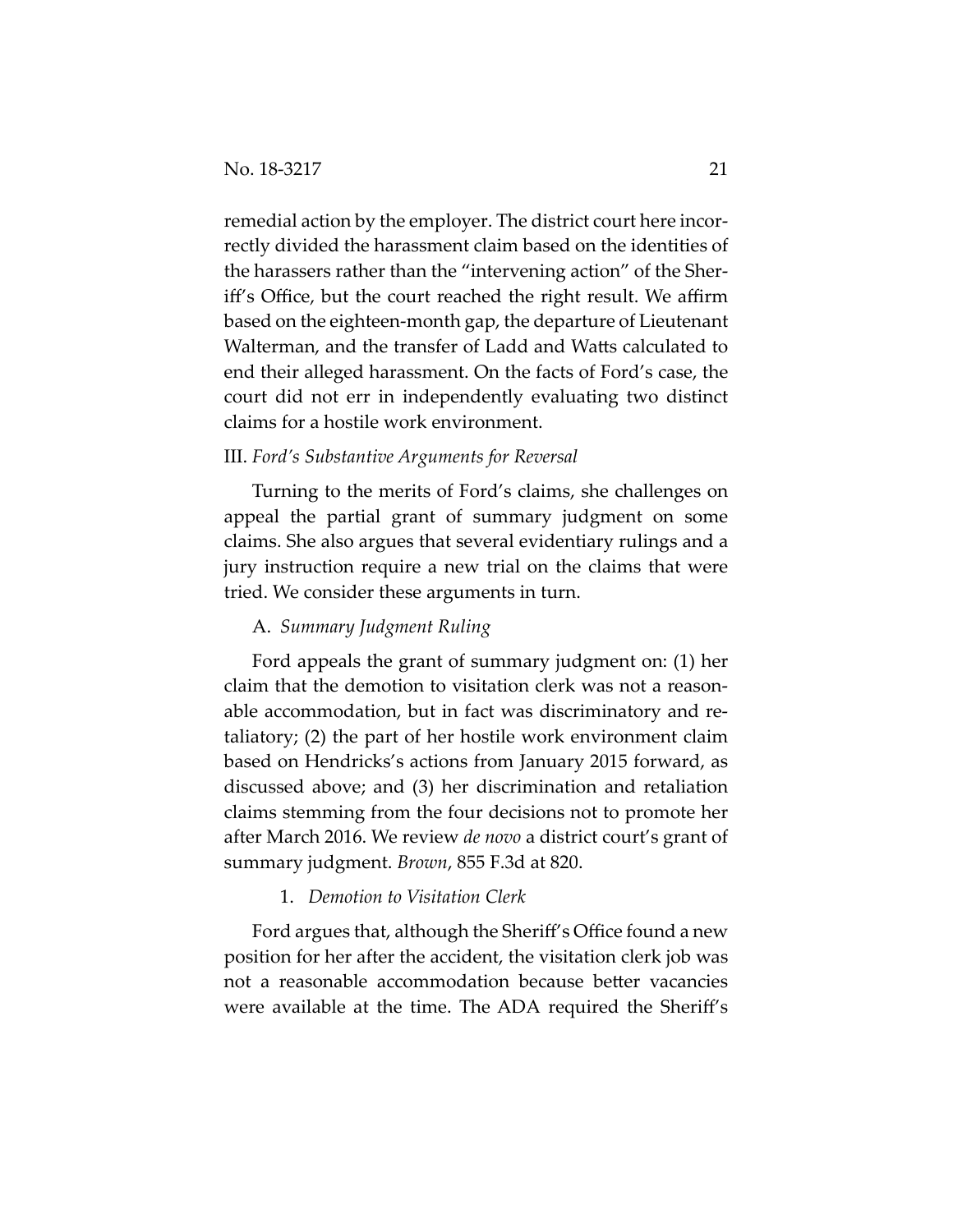Office to canvass available positions and, if a vacant job existed that Ford was qualified to perform with or without reasonable accommodations, to offer it to her. See *Hendricks-Robinson v. Excel Corp*., 154 F.3d 685, 694–95 (7th Cir. 1998). Ford's simple statement that she "want[ed] to work" was enough to trigger this duty to accommodate. *Id.* at 694*.* The Sheriff's Office asserts that it satisfied its duty by reassigning Ford to the visitation clerk position, which it admits was a demotion from her prior post as a warrants deputy.

A demotion can be a reasonable accommodation when the employer cannot accommodate the disabled employee in her current or prior jobs or an equivalent position. See *Gile v. United Airlines, Inc*., 213 F.3d 365, 374 (7th Cir. 2000); *Hendricks-Robinson*, 154 F.3d at 694–95. But if Ford could show that she qualified for a vacant position that more closely matched her previous job, the ADA would have obliged the Sheriff's Office to offer it to her. The EEOC's interpretive guidance on this point states: "An employer may reassign an individual to a lower graded position if … there are no *vacant equivalent* positions for which the individual is qualified *with or without* reasonable accommodation." 29 C.F.R. Pt. 1630, App. § 1630.2(*o*) (emphasis added). The Tenth Circuit has examined this issue, along with the EEOC's guidance, and concluded that an employer "should first consider lateral moves to positions that are regarded as equivalent." *Smith v. Midland Brake, Inc.*, 180 F.3d 1154, 1177 (10th Cir. 1999). We agree.8

 <sup>8</sup> Although EEOC interpretive guidance does not receive deference under *Chevron U.S.A., Inc. v. Natural Resources Defense Council, Inc.*, 467 U.S. 837 (1984), it does "reflect a body of experience and informed judgment to which courts and litigants may properly resort for guidance" and is therefore "entitled to a measure of respect." *Richardson v. Chicago Transit*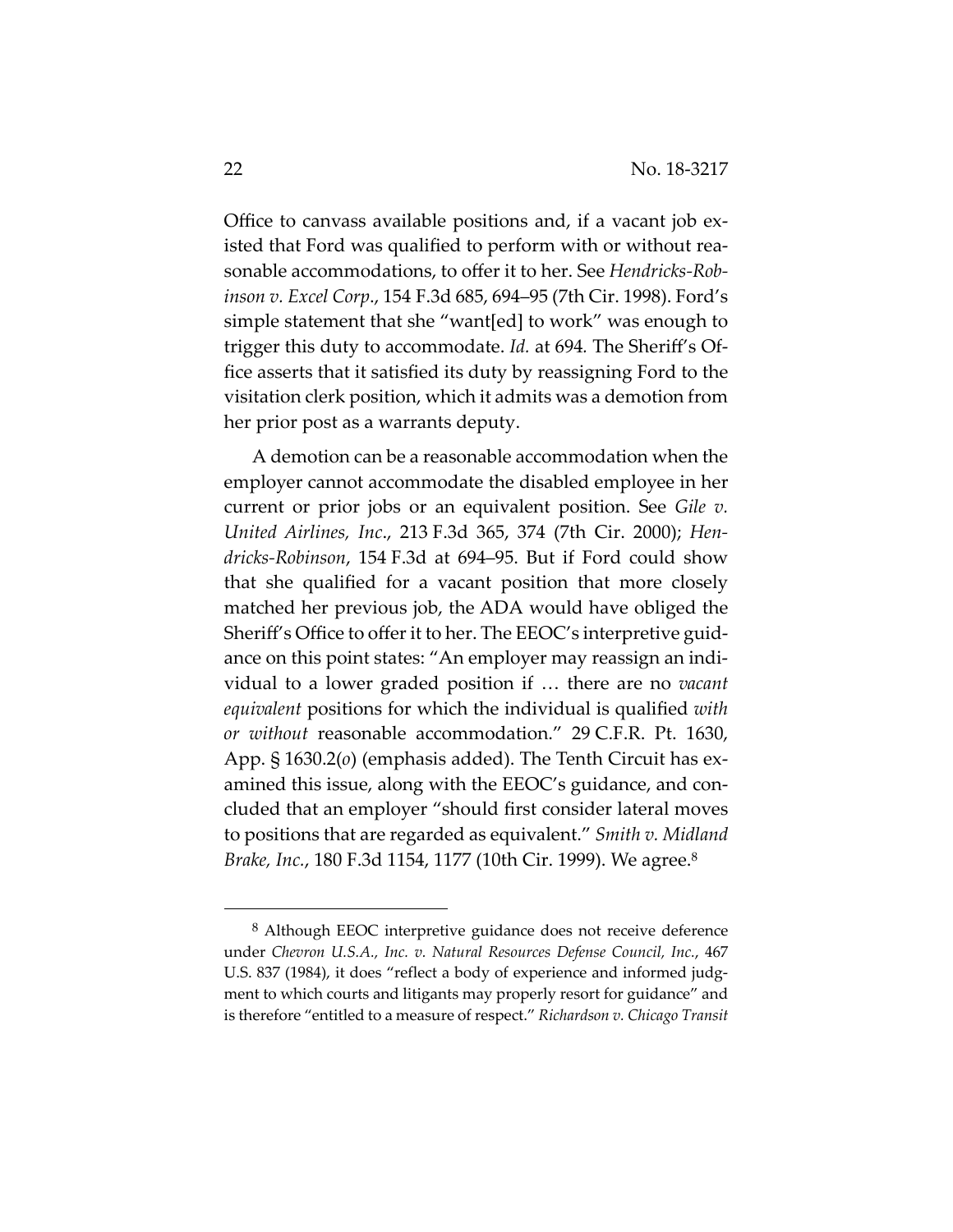$\overline{a}$ 

To take advantage of this principle, however, Ford needed to come forward with evidence that a more equivalent position for which she was qualified was vacant at the relevant time. See *Dunderdale v. United Airlines, Inc*., 807 F.3d 849, 856 (7th Cir. 2015). Ford's complaints about terse, unhelpful responses from Grider, the director of human resources, do not control this question. We have repeatedly explained that a problem in the "interactive process" to reach an accommodation is not itself actionable; the ADA looks to ends, not means. See, e.g., *Bunn v. Khoury Enterprises, Inc*., 753 F.3d 676, 683 (7th Cir. 2014); *Rehling v. City of Chicago*, 207 F.3d 1009, 1015–16 (7th Cir. 2000). "It is well-established that an employer is obligated to provide a qualified individual with a reasonable accommodation, not the accommodation he would prefer." *Id.*  at 1014.

To survive summary judgment, Ford needed to present evidence that some vacant position existed closer to her original job, rendering the visitation clerk demotion unreasonable. She failed to do so. The relevant time period for possible vacancies began in June 2013, when Ford requested accommodation under the ADA. See EEOC, Enforcement Guidance: Reasonable Accommodation and Undue Hardship Under the Americans With Disabilities Act (2002), *reprinted in* 2 EEO Compl. Man. (BNA) at 902:151 ("'Vacant' means that the position is available *when the employee asks for reasonable accommodation*, or that the employer knows that it will become available within a reasonable amount of time." (emphasis added)). Until Ford requested accommodation, the Sheriff's Office was

*Auth*., 926 F.3d 881, 889 (7th Cir. 2019), citing *Federal Express Corp. v. Holowecki*, 552 U.S. 389, 399 (2008).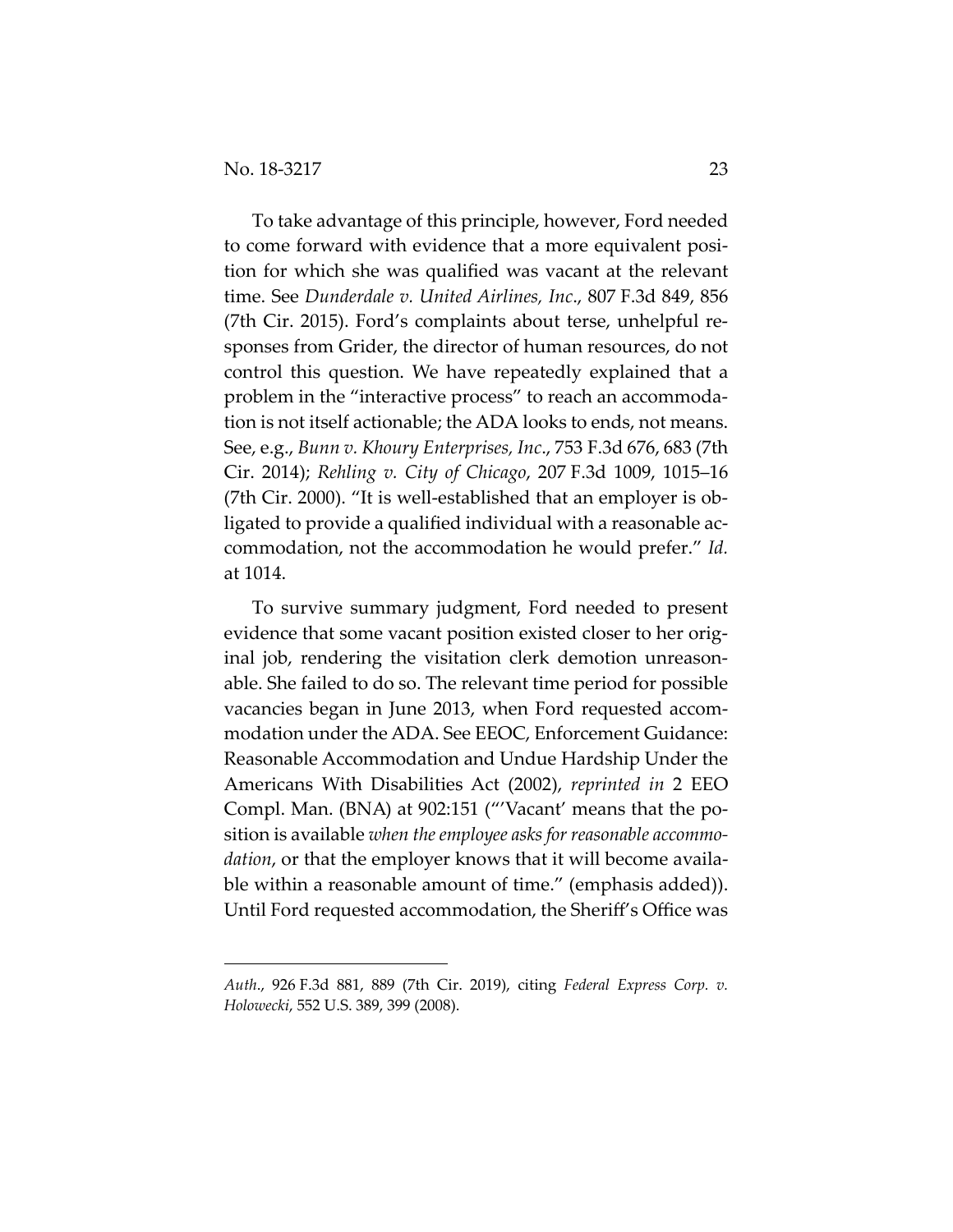not on notice of the need to consider her for potential reassignment to vacancies that arose.

Ford identified only two possible vacancies. First, she provided some evidence that civilian vacancies opened in the warrants division between February and May 2013. The district court correctly found that any such vacancies fell outside the relevant period. Second, Ford argued that dispatcher positions were available "constantly" but that she was never given an opportunity to train for one. Yet the record also contains uncontradicted evidence that dispatcher positions involved duties that Ford could not perform even with accommodation. In short, Ford failed to introduce evidence suggesting that the visitation clerk reassignment was not a reasonable accommodation.

Ford also argues that the demotion to visitation clerk was an adverse action that can support additional claims for disability discrimination and retaliation. We do not see how the reassignment could be simultaneously a reasonable accommodation *and* an adverse employment action. Where both sides agreed that Ford could no longer serve as a sheriff's deputy, reasonable accommodation standards provide the better framework. Cf. 42 U.S.C. § 12111(9)(B) (defining "reasonable accommodation" to include "reassignment to a vacant position"). We have trouble imagining how a demotion that qualifies as a reasonable accommodation *required* by the ADA can, at the same time, constitute disability discrimination or retaliation *prohibited* by the ADA. The district court properly granted summary judgment on the claims arising from Ford's transfer to the Visitation Office.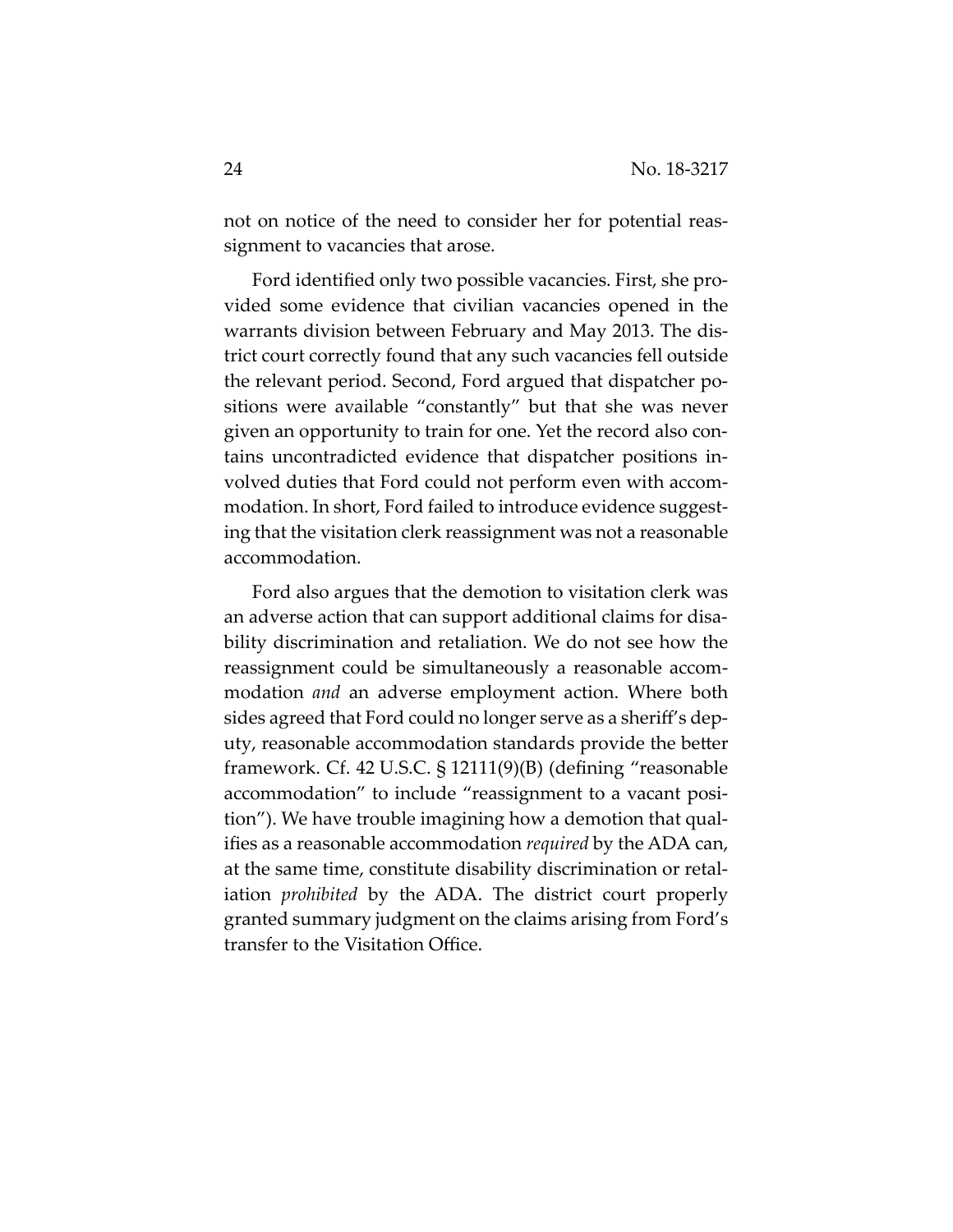-

#### 2. *Hostile Work Environment After January 2015*

As explained, the district court properly considered two separate periods of alleged hostile work environment based on disability harassment. The district court correctly awarded summary judgment for the later period from January 2015 to July 2016, involving Hendricks. The same standard governs hostile work environment claims under the ADA as under other employment discrimination laws.9 To survive summary judgment, plaintiffs must present evidence that: "(1) they were subject to unwelcome harassment; (2) the harassment was based on their [disability]; (3) the harassment was so severe or pervasive as to alter the conditions of employment and create a hostile or abusive working environment; and (4) there is a basis for employer liability." *Johnson v. Advocate Health & Hosps. Corp*., 892 F.3d 887, 900 (7th Cir. 2018) (racially hostile environment claim). On the final prong, employers are strictly liable for harassment committed by supervisors, but liable for harassment by co-workers only if the employer was "negligent either in discovering or remedying the harassment." *Nischan v. Stratosphere Quality, LLC*, 865 F.3d 922, 930 (7th Cir. 2017).10

The district court correctly held that Ford failed to show a genuine issue of material fact under this standard. She offered

<sup>9</sup> See *Mannie v. Potter*, 394 F.3d at 982; *Fox v. General Motors*, 247 F.3d at 177; see also 1 Janet Arterton & Gary Phelan, Disability Discrimination in the Workplace § 2:18 n.8 (2019) (surveying circuits).

 $10$  An employer can still avoid strict liability for a supervisor's harassment if it did not involve a "tangible employment action" and the employer can prove an affirmative defense. See *Jackson v. County of Racine*, 474 F.3d 493, 501 (7th Cir. 2007), citing *Burlington Industries, Inc. v. Ellerth*, 524 U.S. 742, 765 (1998).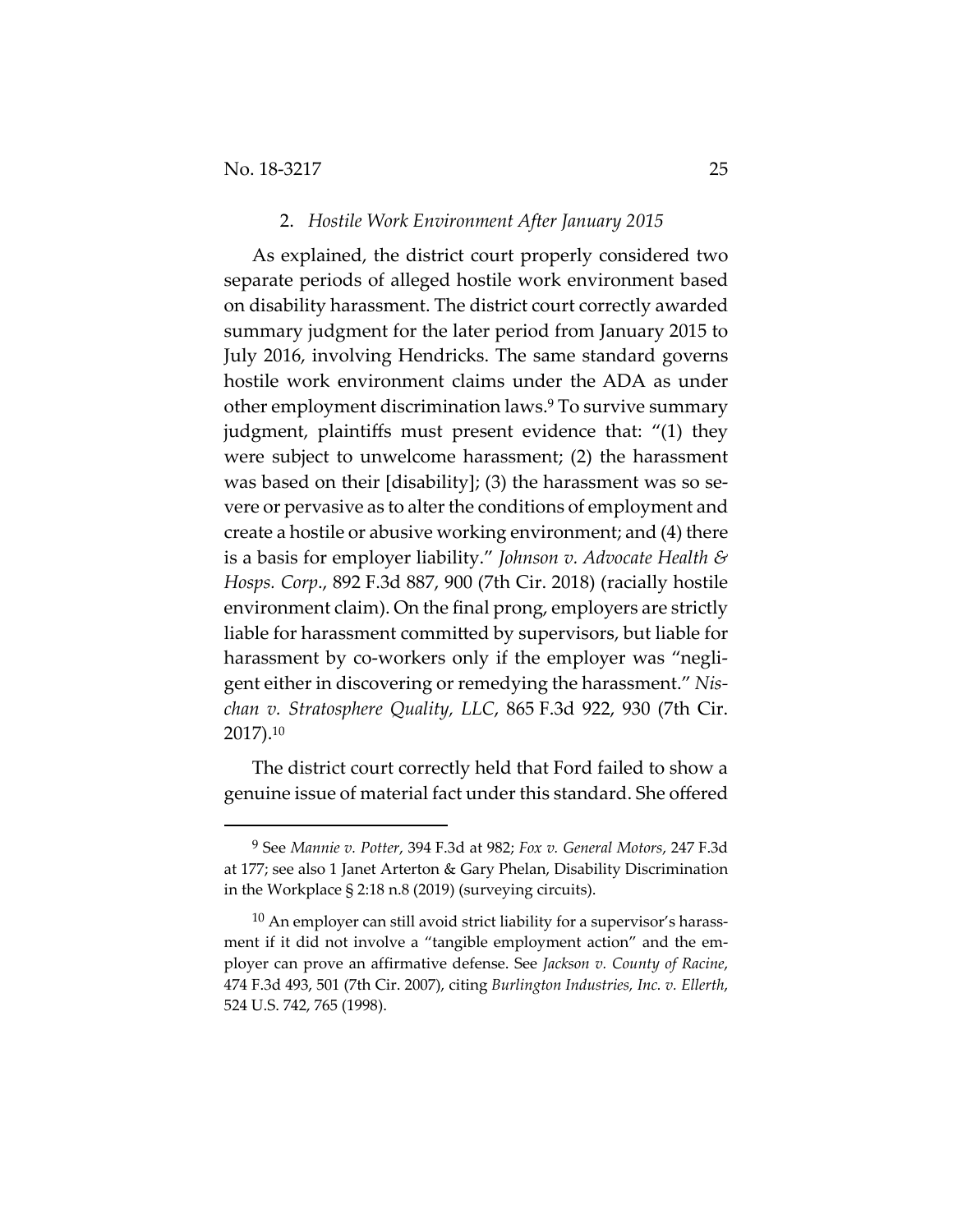evidence of three incidents involving Hendricks where the employer arguably should have known they related to Ford's disability. In September 2015, Hendricks told Ford that she should be required to prove her disability in order to avoid shifts in the Main Control Office, and Lieutenant Shanklin overheard this comment. The second comment was from Major Crear, who questioned during the January 2016 passport incident whether Ford was really "in as much pain as [she] was claiming to be." Finally, in June 2016, Hendricks insinuated that Ford was faking her disability to avoid the difficult work in the Main Control Office. Ford reported this final comment in a written complaint to Shanklin. This was her fifth written complaint regarding Hendricks, but the first to mention Ford's disability.

As a matter of law, the first two incidents simply do not show conduct "sufficiently severe or pervasive to have altered the conditions of her employment such that it created an abusive working environment." *Passananti v. Cook Cty*., 689 F.3d 655, 667 (7th Cir. 2012). At worst they amount to "[o]ffhand comments, isolated incidents, and simple teasing." *Id.* Regarding the employer liability prong, the overheard remark in September 2015 was not "sufficiently obvious" harassment to give the Sheriff's Office constructive notice of disability harassment. *Hrobowski v. Worthington Steel Co*., 358 F.3d 473, 478 (7th Cir. 2004). Not until the written complaint in June 2016 was the Sheriff's Office on notice that Ford believed Hendricks was harassing her based on her disability. The Office then took prompt action, transferring Hendricks out of the Visitation Office the next month. This transfer defeats any claim that the Office was negligent in addressing any known disability harassment by Hendricks*.* See *Muhammad v. Caterpillar, Inc*., 767 F.3d 694, 698 (7th Cir. 2014) ("Title VII requires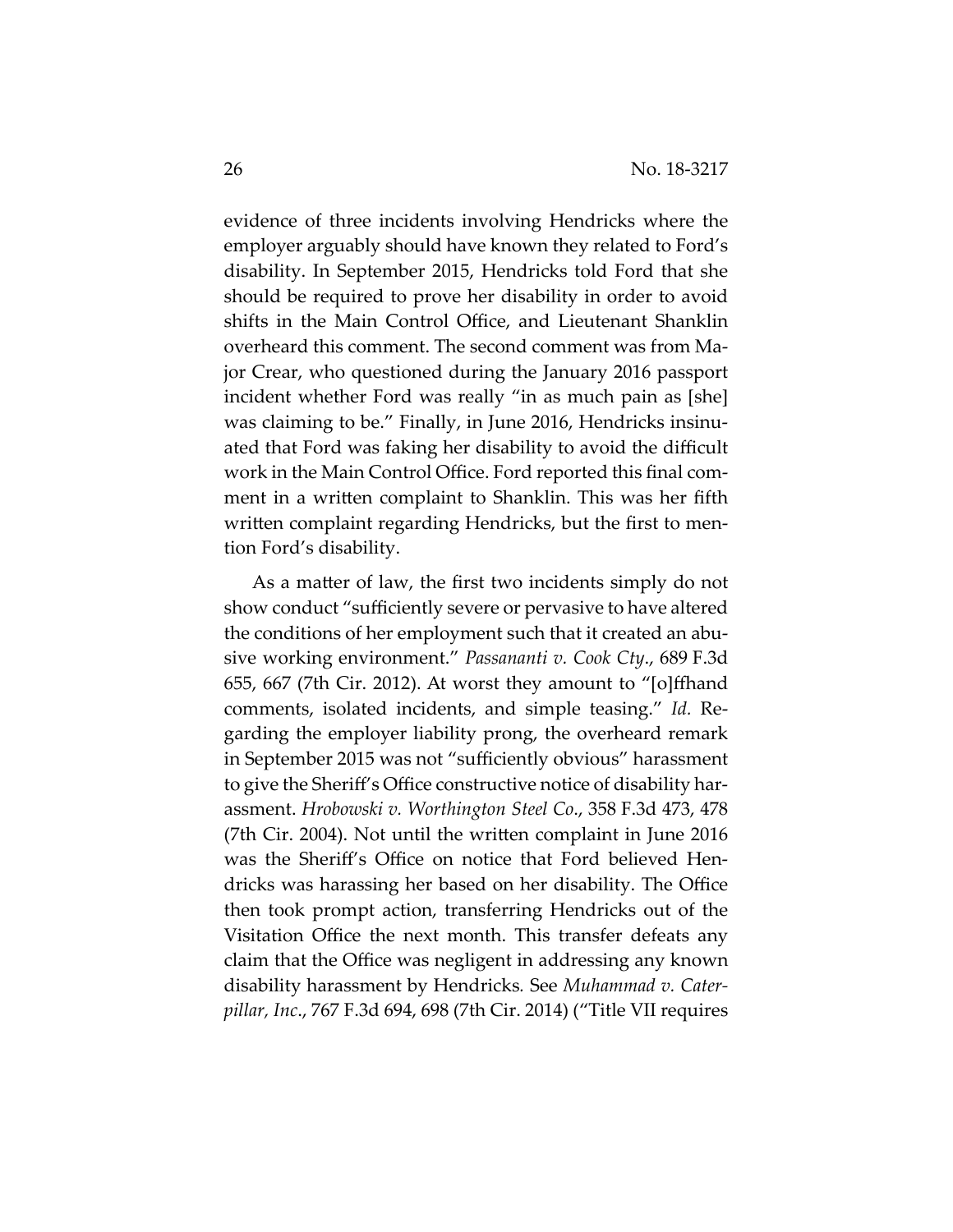$\overline{a}$ 

only that employers take action reasonably calculated to stop unlawful harassment … ."); *Saxton*, 10 F.3d at 535–36 (holding that transfer of the harasser is such an action). The district court did not err by granting summary judgment on the claim that the Sheriff's Office should be held liable for a hostile work environment created by Hendricks on the basis of disability.

### 3. *Failures to Promote*

The final category of claims resolved at summary judgment arose from four applications for promotion between March 2016 and February 2017. The district court assumed that the four positions would have been promotions for Ford, and we assume so as well.<sup>11</sup>

<sup>&</sup>lt;sup>11</sup> The Sheriff's Office argues that Ford exhausted her administrative remedies only as to the first of the four denied promotions, which was the only one that preceded her second EEOC charge, filed March 15, 2016. The three later denials occurred after she filed that second EEOC charge. We disagree with this defense. Ford alleged the three later denials were in part retaliation against her earlier ADA-protected activity. We have long held that an employment-discrimination plaintiff can include in her court complaint allegations of discrimination that are "like or reasonably related to" the allegations in her EEOC charge, which typically means the new claims must describe the same conduct and implicate the same individuals as those in the charge. E.g., *Cheek v. Western and Southern Life Ins. Co*., 31 F.3d 497, 501 (7th Cir. 1994). More specifically, we have long held that a plaintiff need not file a new charge alleging post-charge retaliation by the employer. E.g., *Malhotra v. Cotter & Co.*, 885 F.2d 1305, 1312 (7th Cir. 1989) ("we join the other circuits that have spoken to the question in adopting the rule that a separate administrative charge is not prerequisite to a suit complaining about retaliation for filing the first charge"), superseded by statute on other grounds; *McKenzie v. Illinois Dep't of Transportation*, 92 F.3d 473, 482–83 (7th Cir. 1996) (collecting cases); *Luevano v. Wal-Mart Stores, Inc*., 722 F.3d 1014, 1030 (7th Cir. 2013) ("to avoid futile procedural technicalities and endless loops of charge/retaliation/charge/retaliation,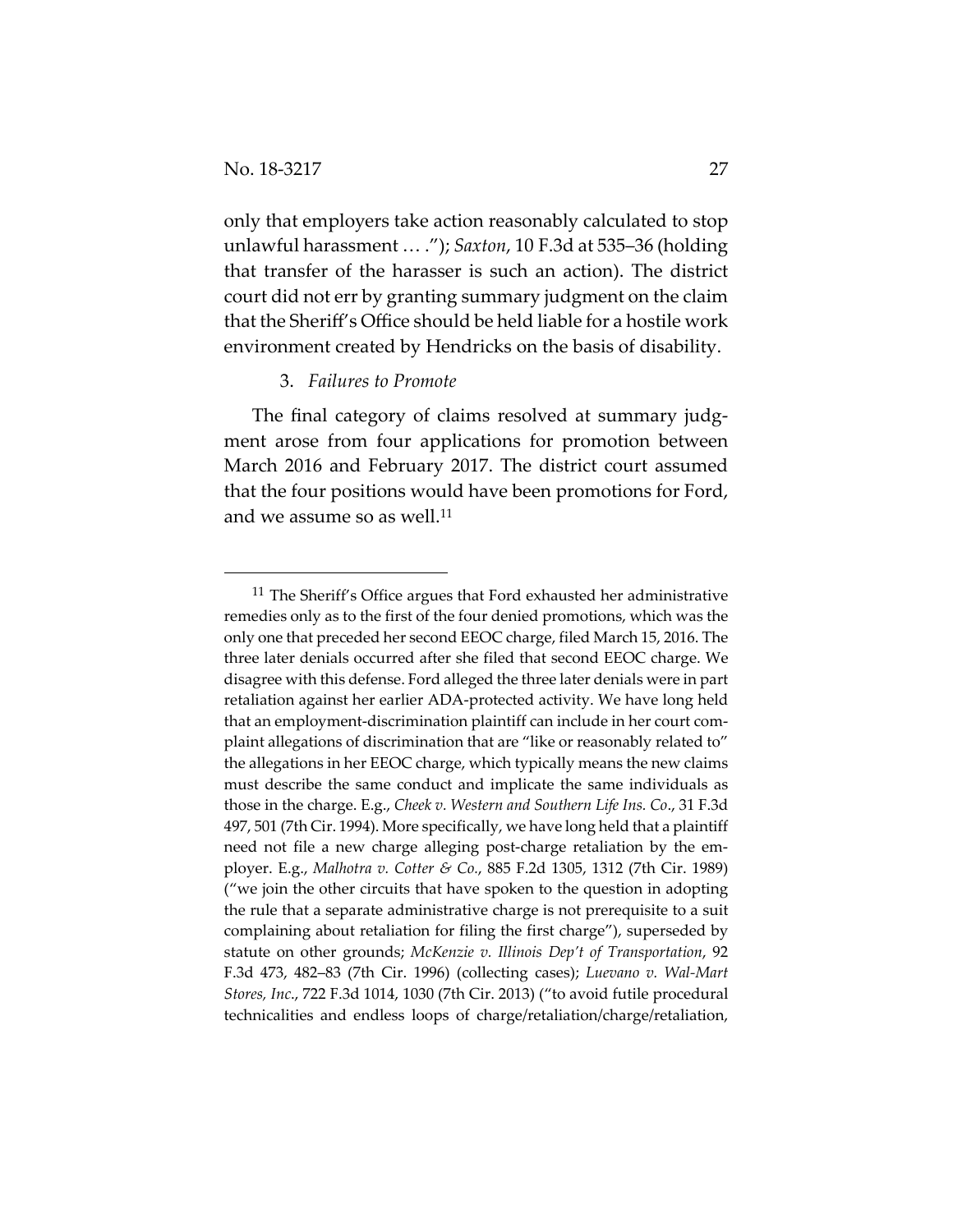A failure to promote is a discrete act under employment discrimination laws, so each denied promotion can amount to a "separate actionable 'unlawful employment practice.'" *Morgan*, 536 U.S. at 114. One way to prove a claim for a discriminatory failure to promote is for the plaintiff to show: (1) she belongs to a protected class, (2) she applied for and was qualified for the position sought, (3) she was rejected for that position, and (4) the employer granted the promotion to someone outside of the protected group who was not better qualified than the plaintiff. E.g., *Grayson v. City of Chicago*, 317 F.3d 745, 748 (7th Cir. 2003). Ford attempted this approach to proof, but that required her to compare herself to the successful applicant for each job. Only then would the burden of production shift to the Sheriff's Office to give non-discriminatory reasons for the promotion decisions, which Ford could rebut with evidence of pretext. See *id*.; *McDonnell Douglas Corp. v. Green*, 411 U.S. 792, 802–03 (1973); see generally *St. Mary's Honor Ctr. v. Hicks*, 509 U.S. 502, 507–08 (1993) (describing the mechanics of burden-shifting in discrimination law).

Nearly all of Ford's purported evidence of discrimination is irrelevant under these standards. Ford argues that the Sheriff's Office treated Ladd, Watts, Hendricks, and Johnson better

 $\overline{a}$ 

etc., … a plaintiff who alleges retaliation for having filed a charge with the EEOC need not file a second EEOC charge to sue for that retaliation"); see also *Haugerud v. Amery School Dist*., 259 F.3d 678, 690 (7th Cir. 2001) (considering merits of claims stemming from months after EEOC charge where "one would reasonably expect [the incidents] to be discovered during the course of an EEOC investigation into the allegations in the charge"). In this case, an investigation of the first denied promotion could reasonably be expected to have delved into the later denials that occurred in the next few months. There was no need for Ford to have filed a third EEOC charge alleging the later denials were also retaliatory.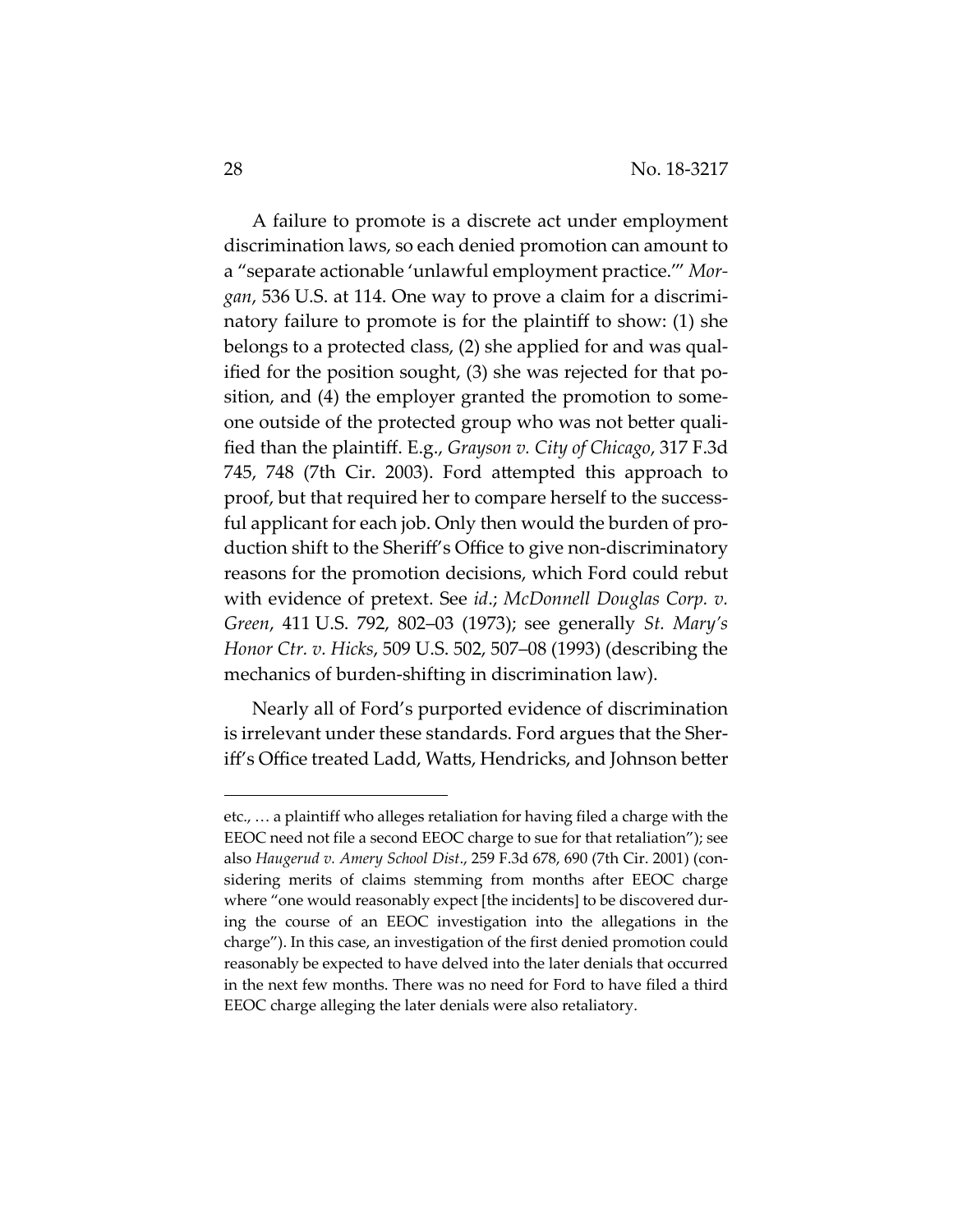than it treated her in various ways. But none of these individuals competed for the specific promotions that Ford sought. Ford also discusses at length deficiencies she identified in the Office's ADA policies. An employer's "general policy and practice with respect to minority employment" can be relevant evidence of pretext or discrimination, see *McDonnell Douglas*, 411 U.S. at 804–05; *McCluney v. Joseph Schlitz Brewing Co*., 728 F.2d 924, 928 (7th Cir. 1984), and the same is true for disability discrimination. Yet such evidence must undercut the specific justifications given by the employer. General allegations of an "ongoing history of discrimination" are not enough to impugn a particular employment decision. *Sublett v. John Wiley & Sons, Inc*., 463 F.3d 731, 739 (7th Cir. 2006).

Ford identified four specific rejections. In March 2016, she applied to become a clerk for the sex- and violent-offender registry. Grider told Ford she was not selected because the division commander wanted someone without disciplinary history within the past year, which meant that Ford's August 2015 reprimand disqualified her. In the summer of 2016, Ford applied for an "HR Generalist" position. She received an interview but was denied the position. In October 2016, she applied for an intelligence analyst position; she was denied an interview because of her "attendance history and/or discipline history." In February 2017, Ford interviewed for two open analyst positions but was not hired.

The district court correctly found no material disputes of fact as to any of the promotion decisions. The record discloses little about any of the people who were named to the jobs. Ford identifies no specific person who filled the March 2016 opening. Ford identified the people chosen for the three later jobs but presented little evidence about them beyond their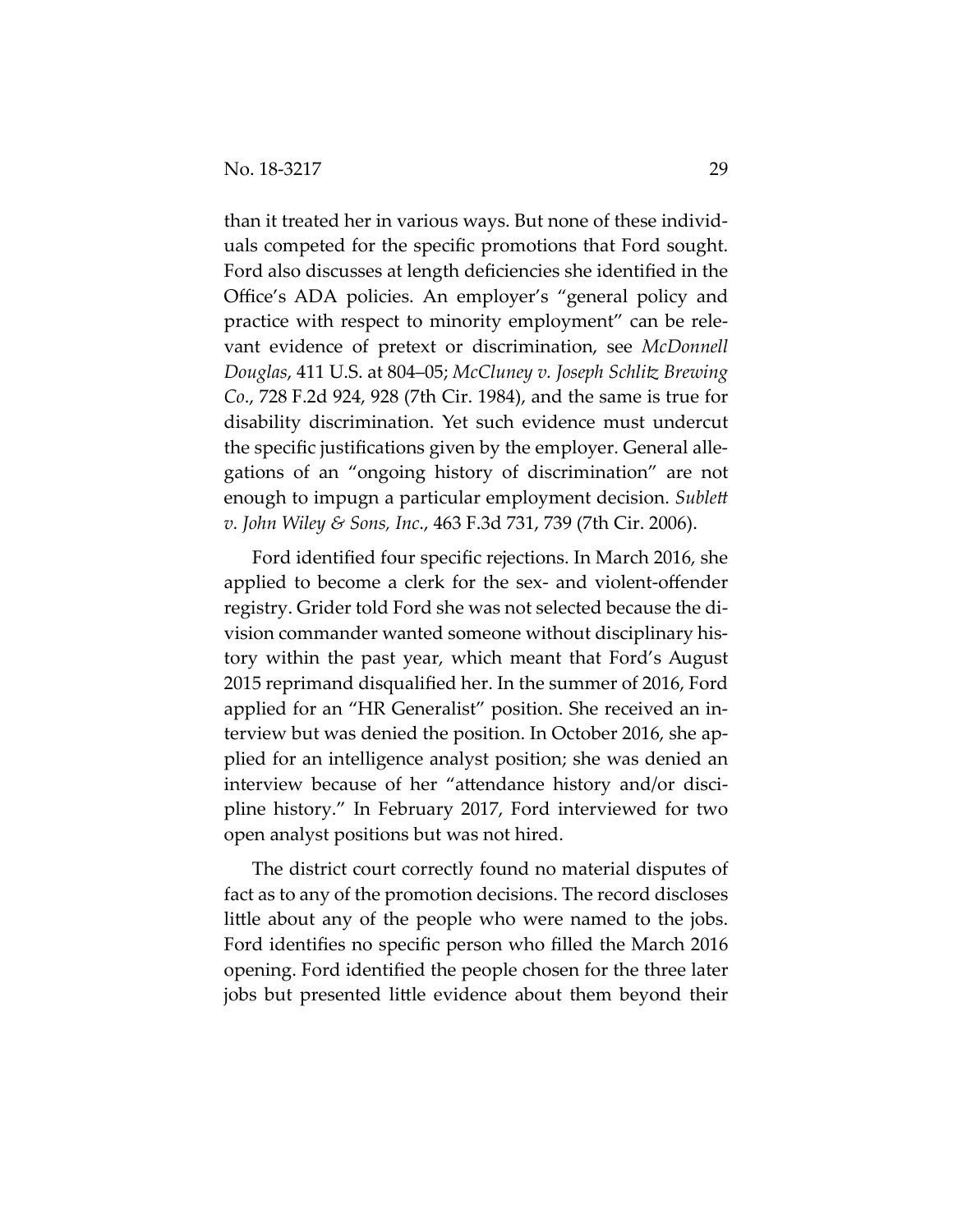names. All that we know comes from a single page of Ford's declaration in opposition to summary judgment, which contains conclusory statements regarding the other applicants' lack of merit. We agree with the district court that Ford did not present enough evidence about the jobs or how she compared to the other candidates to support an inference of discrimination.

The Sheriff's Office also presented unrebutted, non-discriminatory reasons for each decision. Ford's disciplinary history precluded her consideration for the March 2016 and October 2016 positions, per Sheriff's Office policy. Ford argues that this policy did not disqualify her, but she provided no evidence to substantiate the point. Cf. *Hill v. Potter*, 625 F.3d 998, 1004 (7th Cir. 2010) (explaining that a plaintiff "must do more than simply deny that the [neutral] Policy exists"). The HR Generalist position went to a candidate with superior Microsoft Office and Excel skills, a justification that Ford has not contested. Finally, the February 2017 analyst position simply went to a better qualified candidate, again according to unrebutted testimony from the Sheriff's Office. None of the alleged pretext evidence that Ford identified bore upon these specific hiring decisions.

Ford argues that the promotion denials were also unlawful retaliation, which as explained above is a separate theory for relief. Yet Ford has not shown, in the district court or on appeal, how her retaliation claims stand apart from her discrimination claims. She relies on the same evidence to support both. The district court treated the retaliation and discrimination claims as co-extensive. It did not err by granting summary judgment on each of the promotion claims.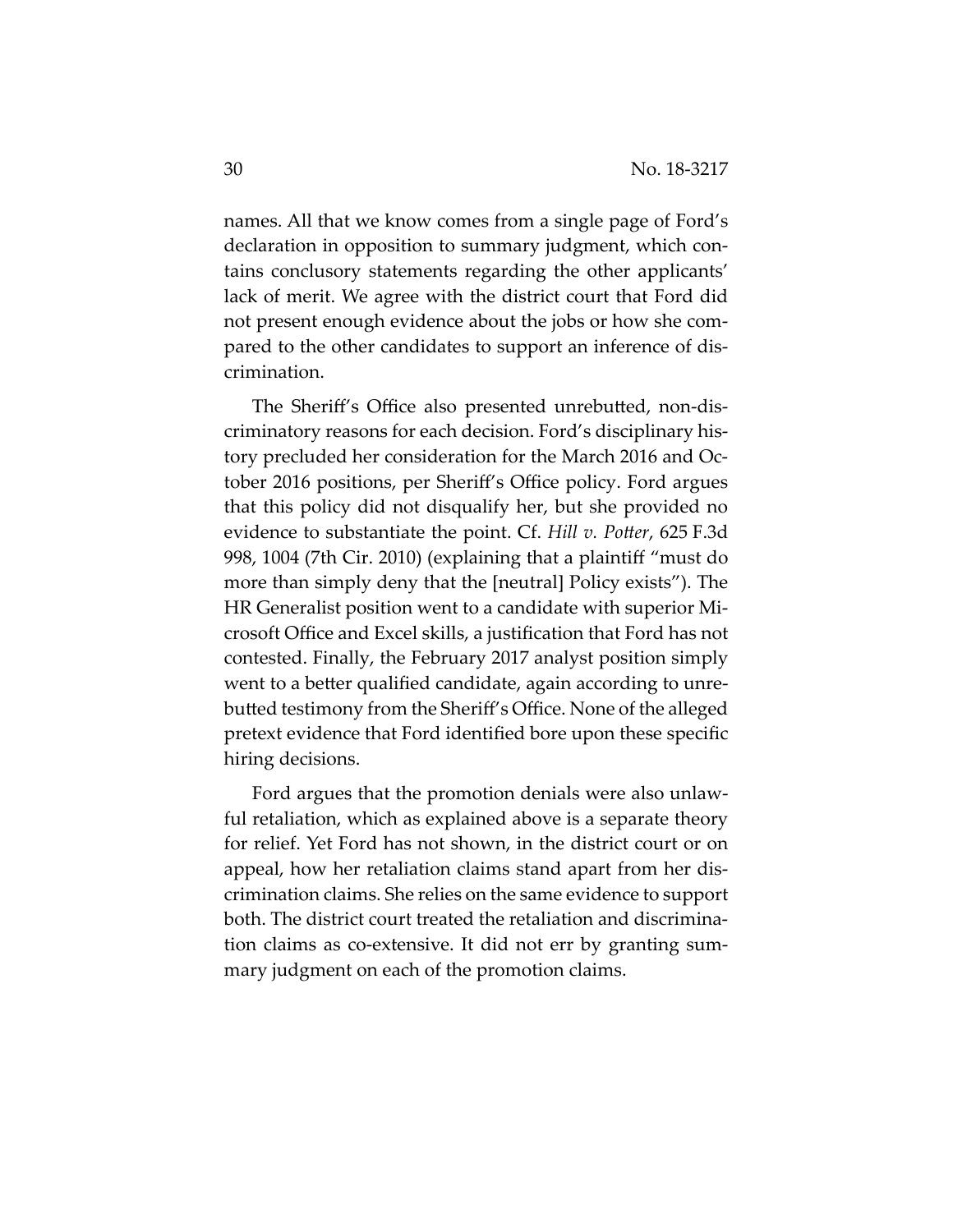### B. *Alleged Errors at Trial*

Ford argues that we must remand for a new trial on her remaining claims because of evidentiary rulings by the district judge and an unnecessary jury instruction. Neither argument is persuasive.

#### 1. *Excluded Background Evidence*

Ford argues that the district court denied her a fair trial on the two claims that went to trial—the alleged hostile environment created by Ladd and Watts, and the scheduling accommodation she sought—by refusing to admit more background evidence about her disability-related disputes with the Sheriff's Office. We review evidentiary rulings for an abuse of discretion. E.g., *Thompson v. City of Chicago*, 722 F.3d 963, 971 (7th Cir. 2013). Even if we found such an abuse of discretion, we would order a new trial only if there were a significant chance that the ruling affected the outcome of the trial. E.g., *Smith v. Hunt*, 707 F.3d 803, 808 (7th Cir. 2013).

Ford identifies four categories of excluded evidence that she argues amount to reversible error: (1) the "three choices" meeting in June 2013; (2) the details of the interactive process to identify an accommodation for her disability between June and September 2013; (3) the Sheriff's Office's "general animus" against the ADA during the interactive process; and (4) the Office's broken promise to train Ford's supervisors.

The first three categories underlie Ford's claim that the visitation clerk job was not a reasonable accommodation. To the extent that Ford is just reiterating her objections to the grant of summary judgment on that claim, we have already addressed her objections. Ford also argues, however, that these categories of evidence would have provided the jury context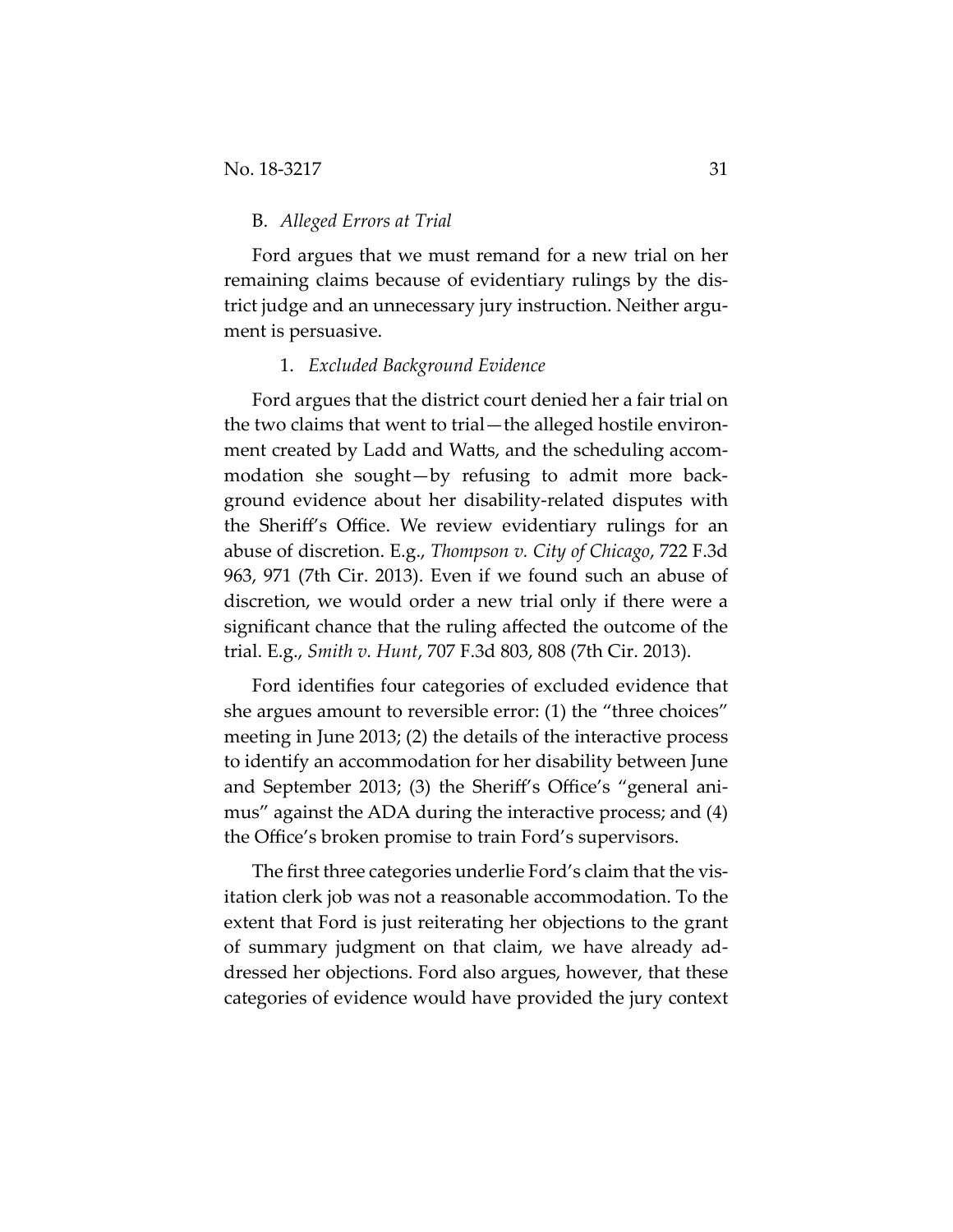or background for her disability harassment and scheduling accommodation claims that did go to trial.

The Sheriff's Office replies that Ford waived this argument when she herself moved *in limine* to prohibit the Office from "entering evidence relating to claims … on which the Court granted summary judgment." But the court's order on the motions *in limine* was "not a final ruling regarding the admissibility of the evidence at issue" and, by its own terms, left parties free to "request a sidebar conference during the appropriate point in the trial." Ford did not waive the issue; she did raise her objections at trial.

Ford has not shown an abuse of discretion, however. The district court evenhandedly enforced a rule that only conduct after October 2013, when Ford began working with Ladd and Watts in the Visitation Office, was relevant to the harassment claim at trial. That was a reasonable way to keep the trial focused on the disputes the jury would actually need to decide. We doubt that evidence from before the alleged disability harassment began could fairly sway the outcome of a hostile work environment claim. In addition, Ford herself took advantage of the district court's time limit. Before trial, she objected to exhibits concerning her disciplinary history and fitness for duty from outside this time period, and the court sustained those objections. Ford referred at trial to the "relevant time period" and asked for evidence of earlier events to be excluded. The first three categories of evidence that Ford argues should have been admitted reflect the application of this neutral time limit to her, and we find no abuse of discretion.12

 $\overline{a}$ 

<sup>12</sup> We do not find persuasive Ford's alternative argument that the Sheriff's Office opened the door to such evidence. The district judge still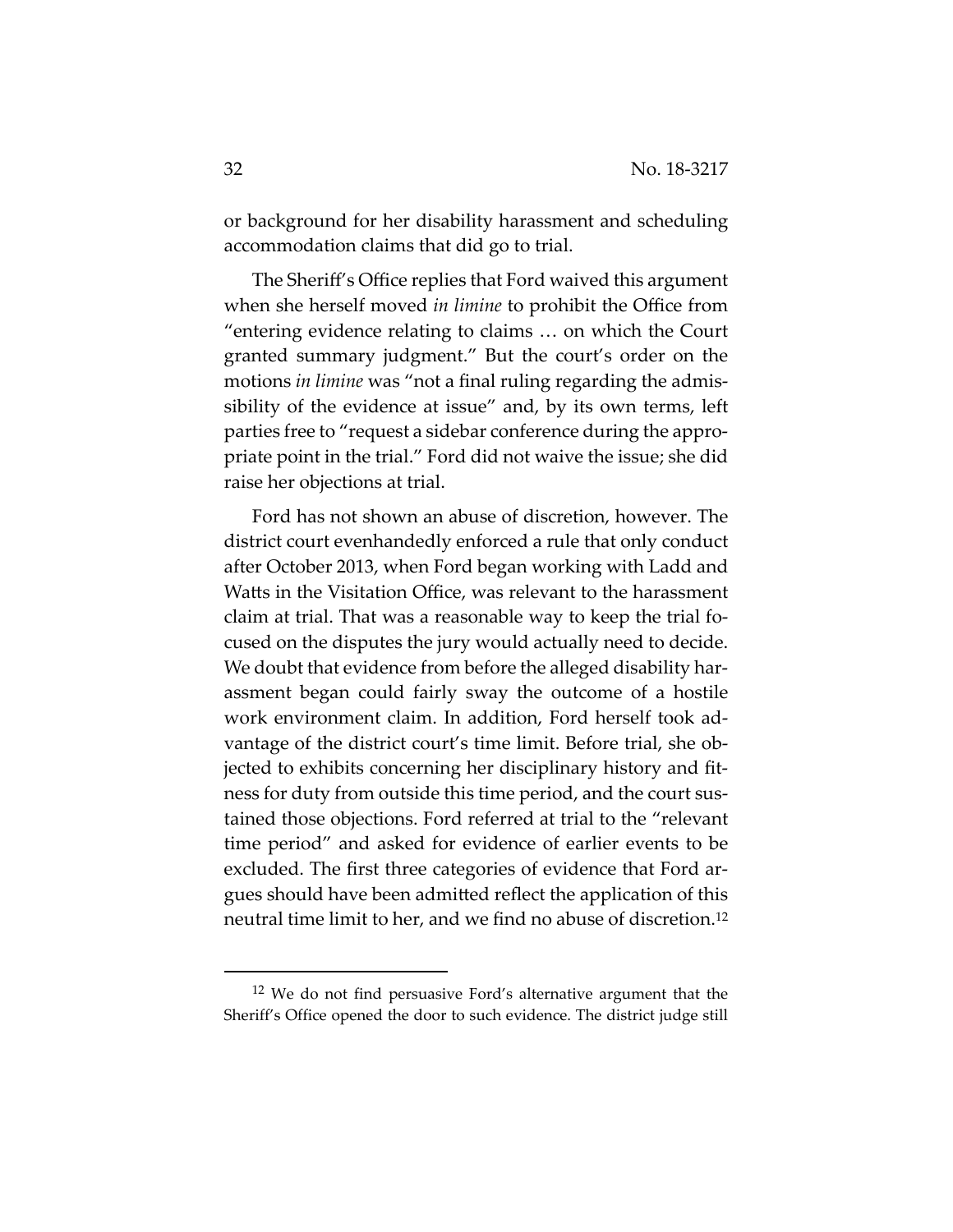$\overline{a}$ 

Ford's fourth category fares no better for a more basic reason. Ford states that the district court excluded evidence that the Sheriff's Office "failed to abide by its own agreement to provide 'training to [Ford's] supervisors regarding [Ford's] condition.'" But the district court *admitted* the evidence on this subject. During Ford's direct examination of Lieutenant Walterman, the district court initially paused this line of questioning, but later allowed it to go forward—over the objection of the Sheriff's Office. Another of Ford's supervisors also testified that he lacked much training on the ADA.

This case illustrates the challenges of managing a trial after a partial grant of summary judgment. In a typical example from employment discrimination law, a trial on a retaliation claim might follow a grant of summary judgment on a distinct claim for discrimination based on an earlier event. The court must allow jurors to learn enough about the alleged discrimination so that they can understand the retaliation claim. At the same time, the court must keep the jurors focused on the claim actually before them, avoiding a full trial-within-a-trial on the underlying discrimination claim. For this reason, we allow district judges to exclude extraneous evidence relevant only to the discrimination claim. See, e.g., *Abuelyaman v. Illinois State Univ*., 667 F.3d 800, 810 n.5 (7th Cir. 2011). More generally, we afford trial judges "wide latitude" in making these

had a duty to keep out irrelevant evidence, notwithstanding passing references to other accommodations Ford was receiving. See *Houlihan v. City of Chicago*, 871 F.3d 540, 553 (7th Cir. 2017) ("the Rules of Evidence do not simply evaporate when one party opens the door on an issue"). Even where one party has "opened the door" to evidence that would otherwise stay out, whether and to what degree to allow rebuttal are matters committed to the trial judge's discretion, which may consider the need to keep the trial focused on relevant evidence and issues.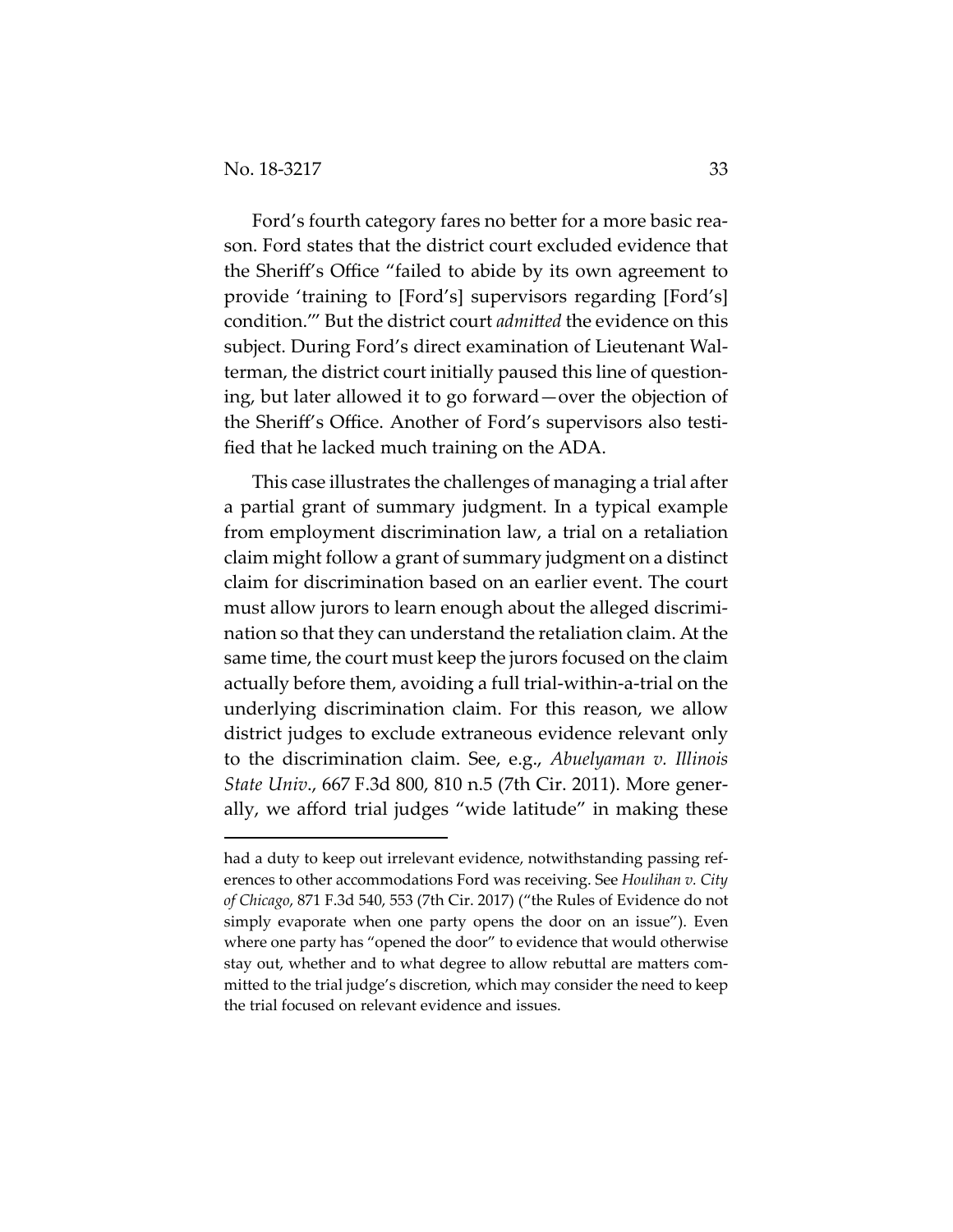sorts of relevance determinations. *Hasham v. California State Bd. of Equalization*, 200 F.3d 1035, 1050 (7th Cir. 2000). The district court acted well within that discretion here.

## 2. *Jury Instruction No. 20*

Ford's final argument relates to Jury Instruction 20, which stated in full: "The ADA does not entitle a disabled employee to the accommodation of her choice. Rather, the law entitles her to a reasonable accommodation in view of her disability and her employer's needs." Ford does not contend that this instruction provided an inaccurate statement of law, nor could she. See *Rehling v. City of Chicago*, 207 F.3d 1009, 1014 (7th Cir. 2000); see also Seventh Circuit Pattern Civil Jury Instructions 4.07(a) (2017 rev.). Ford instead argues that the presence of Jury Instruction 20 implied that she was given a choice among different accommodations, when in fact the Sheriff's Office denied her request for a schedule accommodation, full stop.

Ford argues, in other words, that Jury Instruction 20 was extraneous and therefore prejudicial. It is true that "a jury should not be instructed on a defense for which there is so little evidentiary support that no rational jury could accept the defense." *Eastern Trading Co. v. Refco, Inc*., 229 F.3d 617, 621 (7th Cir. 2000). When a losing party complains of such surplusage in the jury instructions, "reversal requires a showing that the jury *probably* was confused." *Id.* at 622. We have said that "[t]he requirement of prejudice is critical" in such cases because we must afford district judges discretion to submit even marginal issues to the jury. *Burzlaff v. Thoroughbred Motorsports, Inc*., 758 F.3d 841, 849 (7th Cir. 2014).